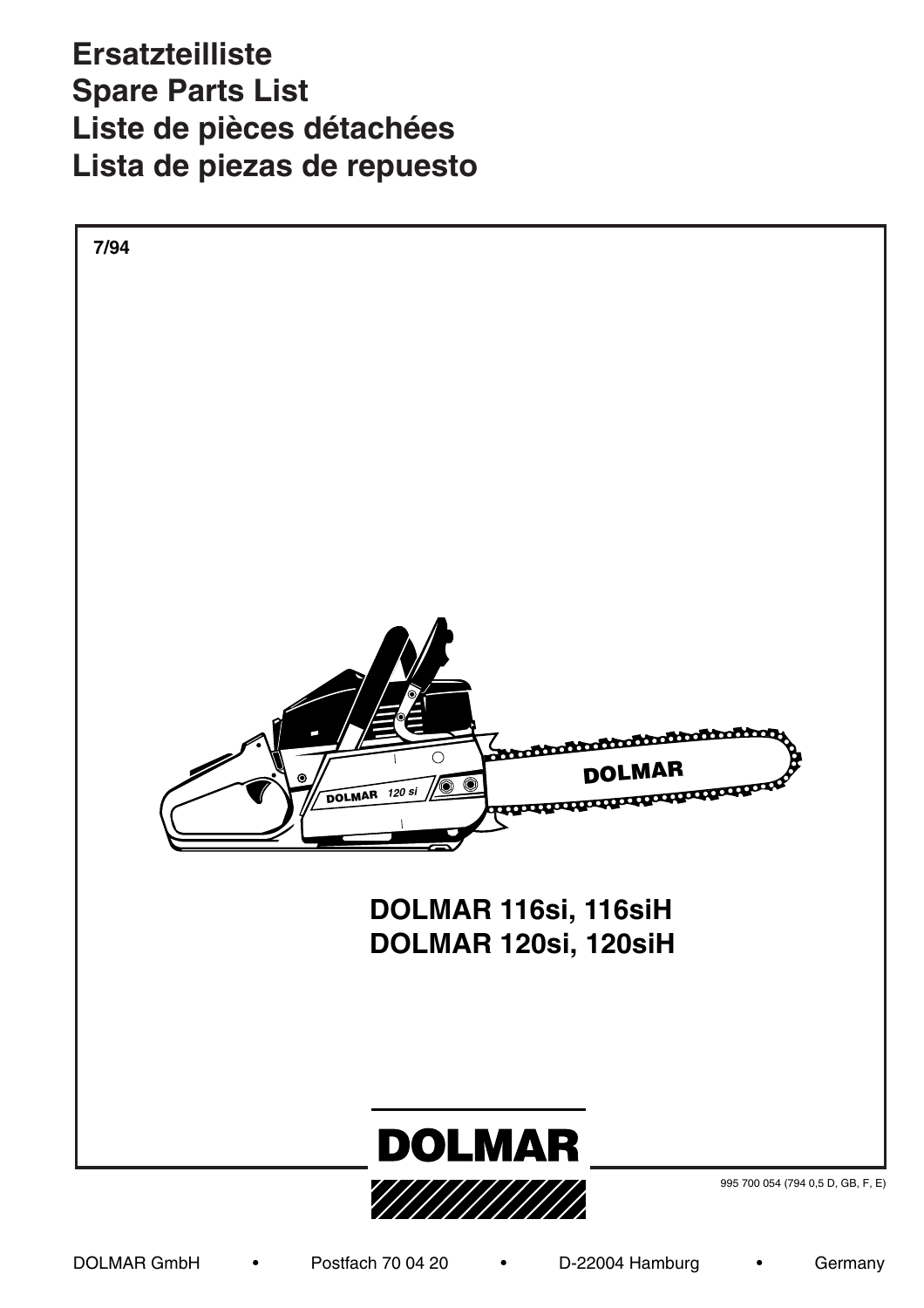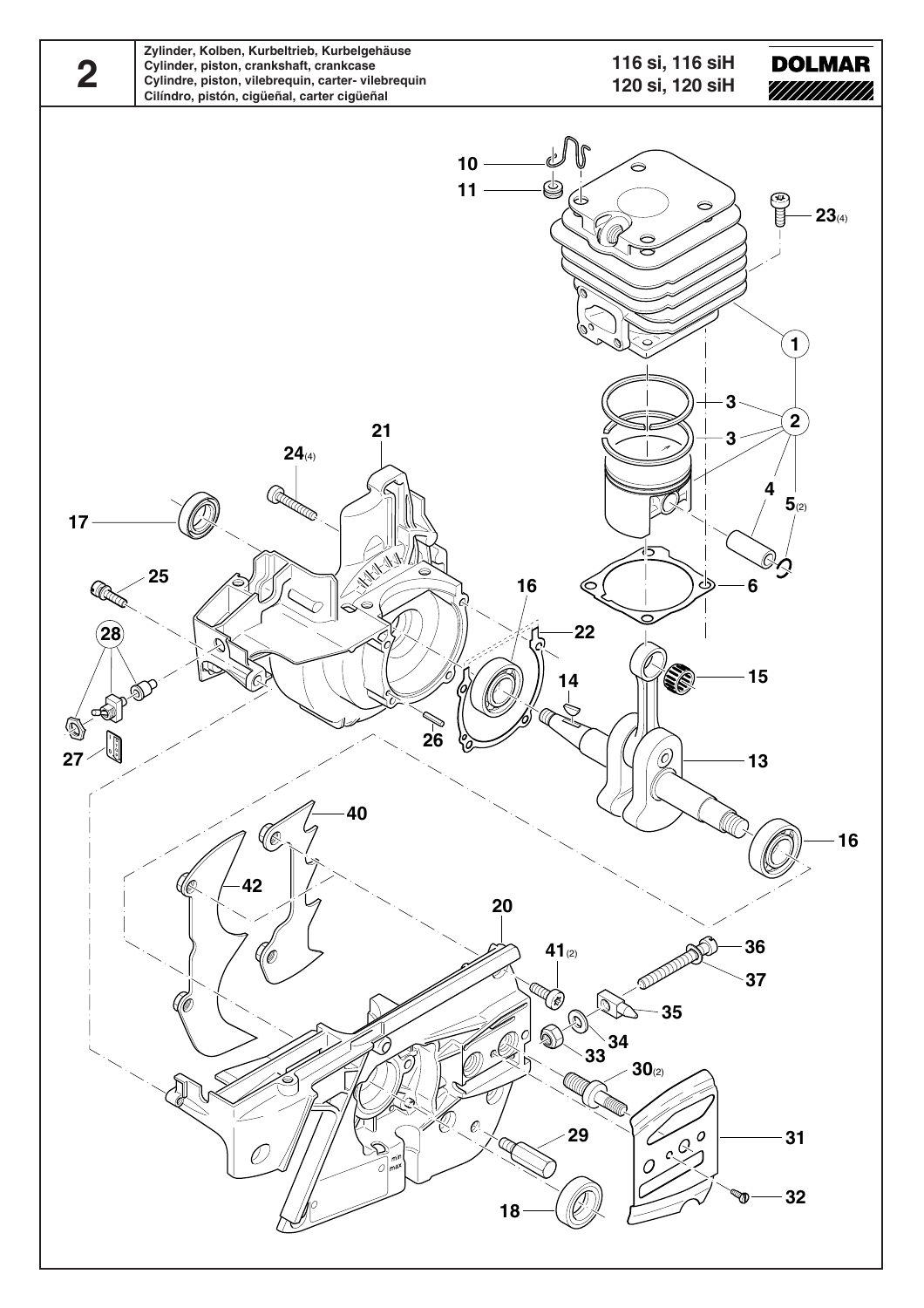|                                                                                                                |                                                                                                                                                                                                                               |                             | Zylinder, Kolben, Kurbeltrieb, Kurbelgehäuse<br>Model<br><b>DOLMAR</b><br>Cylinder, piston, crankshaft, crankcase |                                                                                                                                                                                                                           |                                                                                                                                                                                                                                                                                                                            |                                                                                                                                                                                                                                                                                                   |                                                                                                                                                                                                                                                                        |                                                                                                                                                                                                                                                                                                 |  |
|----------------------------------------------------------------------------------------------------------------|-------------------------------------------------------------------------------------------------------------------------------------------------------------------------------------------------------------------------------|-----------------------------|-------------------------------------------------------------------------------------------------------------------|---------------------------------------------------------------------------------------------------------------------------------------------------------------------------------------------------------------------------|----------------------------------------------------------------------------------------------------------------------------------------------------------------------------------------------------------------------------------------------------------------------------------------------------------------------------|---------------------------------------------------------------------------------------------------------------------------------------------------------------------------------------------------------------------------------------------------------------------------------------------------|------------------------------------------------------------------------------------------------------------------------------------------------------------------------------------------------------------------------------------------------------------------------|-------------------------------------------------------------------------------------------------------------------------------------------------------------------------------------------------------------------------------------------------------------------------------------------------|--|
|                                                                                                                | 2                                                                                                                                                                                                                             |                             | <u>.რ</u><br>116                                                                                                  | ' ග<br>$\overline{20}$                                                                                                                                                                                                    | Cylindre, piston, vilebrequin, carter- vilebrequin<br>Cilíndro, pistón, cigüeñal, carter cigüeñal                                                                                                                                                                                                                          |                                                                                                                                                                                                                                                                                                   |                                                                                                                                                                                                                                                                        | ////////////                                                                                                                                                                                                                                                                                    |  |
| Pos.                                                                                                           | Teil-Nr.<br>Part No.<br>No. de pièce<br>No. de pieza   Modif.                                                                                                                                                                 | Änder.<br>Alterat<br>Modif. | Anz.<br>Qty.<br>Qté.<br>Cdad.                                                                                     |                                                                                                                                                                                                                           | Benennung                                                                                                                                                                                                                                                                                                                  | Description                                                                                                                                                                                                                                                                                       | Désignation                                                                                                                                                                                                                                                            | Denominación                                                                                                                                                                                                                                                                                    |  |
| $\mathbf{1}$<br>$\mathbf{1}$<br>$\overline{\mathbf{c}}$<br>$\overline{c}$<br>3<br>3<br>4<br>5<br>6<br>10<br>11 | 029 130 000<br>030 130 000<br>029 132 000<br>030 132 000<br>029 132 020<br>121 132 020<br>119 132 030<br>119 132 060<br>965 517 131<br>001 142 012<br>965 401 011                                                             |                             | 1<br>1<br>2<br>1<br>2<br>1<br>1<br>1                                                                              | 1<br>$\mathbf{1}$<br>$\overline{c}$<br>$\mathbf{1}$<br>$\overline{c}$<br>1<br>$\mathbf{1}$<br>1                                                                                                                           | Zylinder / Kolben kpl. ø 46<br>Zylinder / Kolben kpl. ø 49<br>Kolben kpl. ø 46 mm<br>Kolben kpl. ø 49 mm<br>Kolbenring ø 46 mm<br>Kolbenring ø 49 mm<br>Kolbenbolzen<br>Sprengring C 12x1<br>Dichtung<br>Klammer<br>Gummitülle                                                                                             | Cylinder and piston assy.<br>Cylinder and piston assy.<br>Piston assy.<br>Piston assy.<br>Piston ring<br>Piston ring<br>Piston pin<br>Spring ring<br>Gasket<br>Cramp<br>Rubber bush                                                                                                               | Cylindre et piston cpl.<br>Cylindre et piston cpl.<br>Piston cpl.<br>Piston cpl.<br>Segment de piston<br>Segment de piston<br>Axe de piston<br>Anneau ressort<br>Joint<br>Crampon<br>Passe-fil                                                                         | Cilíndro con pistón cpl.<br>Cilíndro con pistón cpl.<br>Piston cpl.<br>Piston cpl.<br>Segment de pistón<br>Segment de pistón<br>Perno de pistón<br>Anillo elástico<br>Junta<br>Crampón<br>Boquilla de caucho                                                                                    |  |
| 13<br>14<br>15<br>16<br>16<br>17<br>18                                                                         | 030 120 010<br>939 620 371<br>962 210 015<br>960 102 157<br>960 102 159<br>962 900 052<br>962 900 053                                                                                                                         | GE -                        | 1<br>1<br>1<br>2<br>$\mathsf{2}\,$<br>1<br>1                                                                      | $\mathbf{1}$<br>$\mathbf{1}$<br>$\overline{1}$<br>$\overline{c}$<br>$\overline{c}$<br>$\mathbf{1}$<br>$\mathbf{1}$                                                                                                        | Kurbelwelle<br>Scheibenfeder 2,0x3,7<br>Nadelkäfig 12/16x13<br>Kugellager 6202 C3<br>Kugellager 6202<br>Radialdichtring 15/24/7<br>Radialdichtring 15/30/7                                                                                                                                                                 | Crankshaft<br>Key<br>Needle cage<br><b>Ball bearing</b><br><b>Ball bearing</b><br>Radial ring<br>Radial ring                                                                                                                                                                                      | Vilebrequin<br>Clavette<br>Cage à aiguilles<br>Roulement à billes<br>Roulement à billes<br>Joint radial<br>Joint radial                                                                                                                                                | Cigüñal<br>Chaveta<br>Jaula de agujas<br>Rodamiento<br>Rodamiento<br>Anillo radial<br>Anillo radial                                                                                                                                                                                             |  |
| 20<br>21<br>22                                                                                                 | 030 111 010<br>030 111 060<br>965 517 141                                                                                                                                                                                     |                             | 1<br>1<br>1                                                                                                       | $\mathbf{1}$<br>$\mathbf{1}$<br>$\mathbf{1}$                                                                                                                                                                              | Kurbelgehäuse KS<br>Kurbelgehäuse MS<br>Dichtung                                                                                                                                                                                                                                                                           | Crankcase cl.side<br>Crankcase mag. side<br>Gasket                                                                                                                                                                                                                                                | Carter-coté embr.<br>Carter-coté magn.<br>Joint                                                                                                                                                                                                                        | Cárter cig., lado embr.<br>Cárter cig,. lado magn.<br>Junta                                                                                                                                                                                                                                     |  |
| 23<br>24<br>25<br>26<br>27<br>28<br>29<br>30<br>31<br>32<br>33<br>34<br>35<br>36<br>37                         | 908 006 205<br>908 005 305<br>990 005 165<br>936 430 160<br>980 113 841<br>957 605 112<br>166 111 070<br>030 232 010<br>030 111 020<br>915 135 100<br>922 606 000<br>924 306 400<br>030 111 040<br>901 506 654<br>926 206 000 |                             | 4<br>4<br>1<br>1<br>1<br>1<br>1<br>2<br>1<br>1<br>1<br>1<br>1<br>1<br>1.                                          | 4<br>4<br>$\mathbf{1}$<br>$\mathbf{1}$<br>$\mathbf{1}$<br>$\mathbf{1}$<br>$\mathbf{1}$<br>$\overline{c}$<br>$\mathbf{1}$<br>$\overline{1}$<br>$\mathbf{1}$<br>$\mathbf{1}$<br>$\mathbf{1}$<br>$\mathbf 1$<br>$\mathbf{1}$ | O Zyl.-Schraube M6x20<br>O Zyl.-Schraube M5x30<br>Zyl.-Schraube M5x16<br>Spiralspannstift 3x16<br>Schild " I - O"<br>Kurzschlußschalter kpl.<br>Kettenfangbolzen<br>Befestigungsbolzen<br>Führungsblech<br>Zyl.-Schraube 3,5x9,5<br>Mutter M6<br>Scheibe 6,4<br>Mutter mit Zapfen<br>Zyl.-Schraube M6x65<br>Federscheibe 6 | Fillister head screw<br>Fillister head screw<br>Fillister head screw<br>Spiral clamping pin<br>Label<br>Short-circuit schitch assy.<br>Chain catch bolt<br><b>Bolt</b><br>Guide plate<br>Fillister head screw<br>Hexagonal nut<br>Disc<br>Nut with pivot<br>Fillister head screw<br>Spring washer | Vis cylindrique<br>Vis cylindrique<br>Vis cylindrique<br>Goupille<br>Plaque<br>Interrupt. court-circuit cpl.<br>Arrêt-chaîne<br>Boulon<br>Tôle de guidage<br>Vis cylindrique<br>Ecrou hexagonal<br>Disque<br>Ecrou avec pivot<br>Vis cylindrique<br>Rondelle à ressort | Tornillo cilíndrico<br>Tornillo cilíndrico<br>Tornillo cilíndrico<br>Pasador<br>Placa<br>Interrupt. corto-circuite<br>Bulón de retención<br><b>Bulón</b><br>Chapa de guía<br>Tornillo cilíndrico<br>Tuerca hexagonal<br>Arandela<br>Tuerca con espiga<br>Tornillo cilíndrico<br>Arandela elást. |  |
| 40<br>41                                                                                                       | 030 250 070<br>908 006 145                                                                                                                                                                                                    |                             | 1<br>2                                                                                                            | $\overline{1}$<br>$\overline{2}$                                                                                                                                                                                          | Zackenleiste<br>O Zyl.-Schraube M6x14                                                                                                                                                                                                                                                                                      | Spike bar<br>Fillister head screw                                                                                                                                                                                                                                                                 | Barre dentée<br>Vis cylindrique                                                                                                                                                                                                                                        | Barra dentada<br>Tornillo cilíndirco                                                                                                                                                                                                                                                            |  |
| 42                                                                                                             | 030 250 010                                                                                                                                                                                                                   |                             | 1                                                                                                                 | $\mathbf{1}$                                                                                                                                                                                                              |                                                                                                                                                                                                                                                                                                                            | Special equipment for USA<br>Spike bar                                                                                                                                                                                                                                                            |                                                                                                                                                                                                                                                                        |                                                                                                                                                                                                                                                                                                 |  |
|                                                                                                                |                                                                                                                                                                                                                               |                             |                                                                                                                   |                                                                                                                                                                                                                           |                                                                                                                                                                                                                                                                                                                            |                                                                                                                                                                                                                                                                                                   |                                                                                                                                                                                                                                                                        |                                                                                                                                                                                                                                                                                                 |  |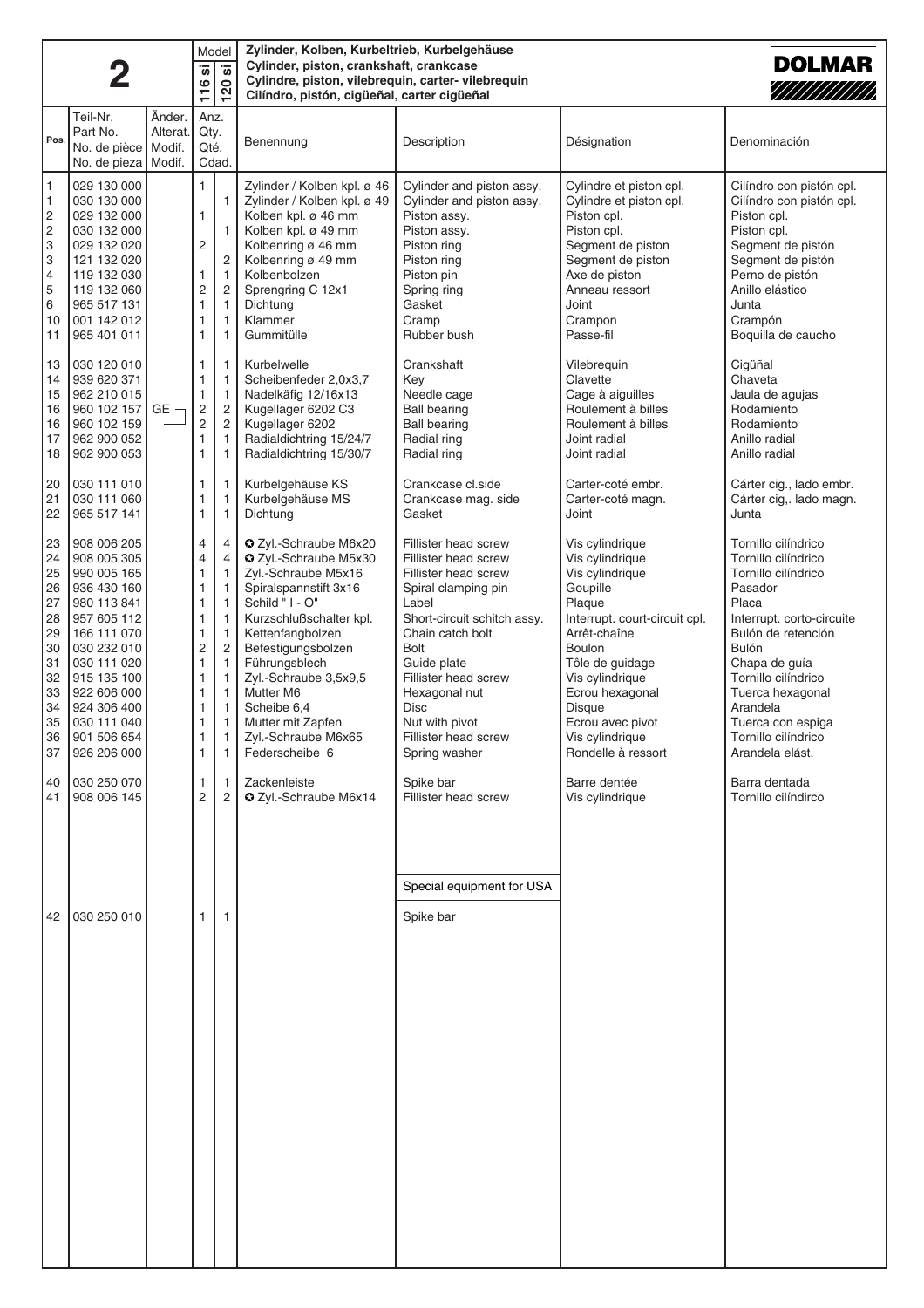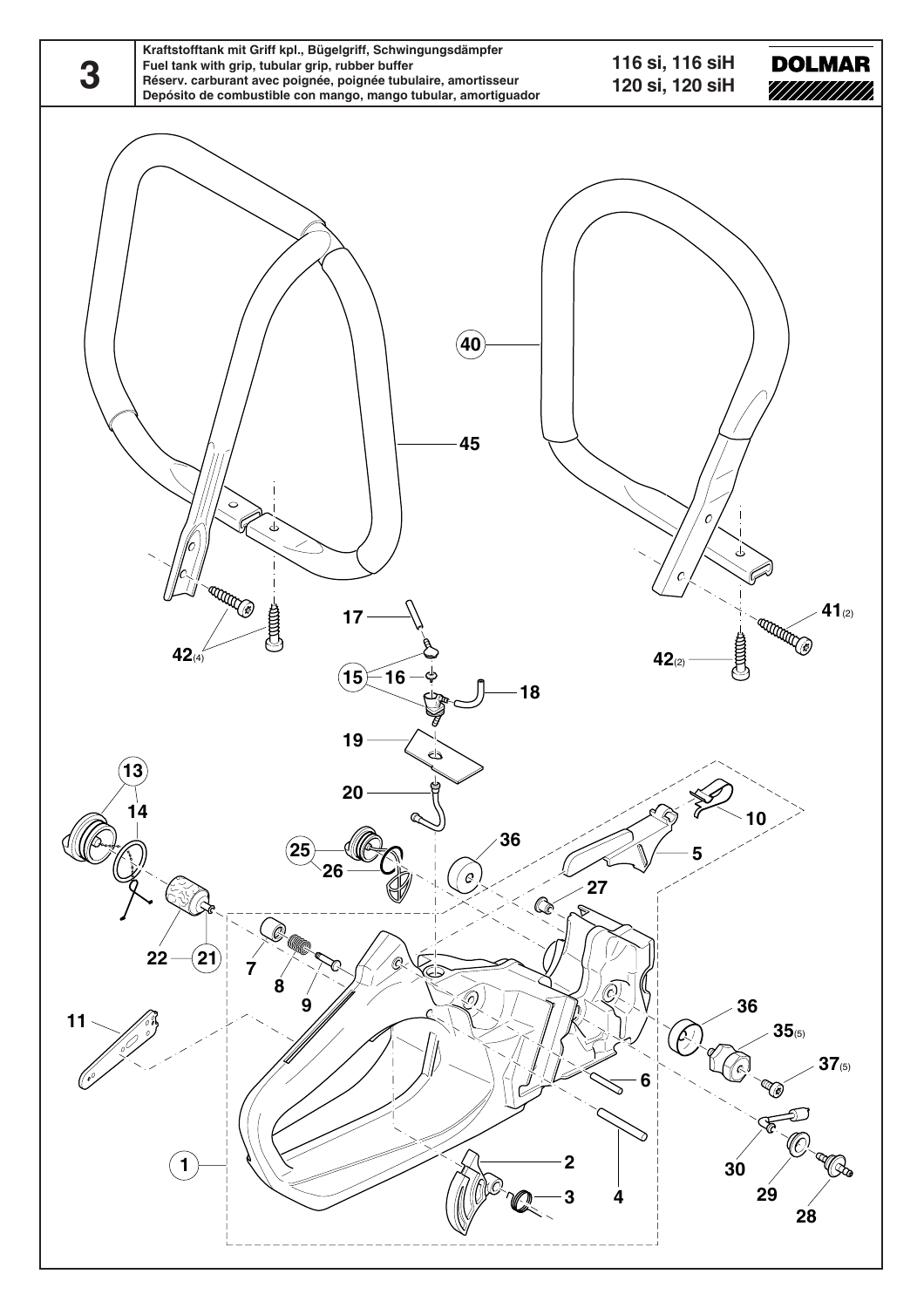|                                                                                                     |                                                                                                                                                                   |                   | .<br>ທີ<br>116                                                                                                                     | Model<br>$\overline{20}$                                                                                                                  | Fuel tank with grip, tubular grip, rubber buffer                                                                                                                                                                                     | Kraftstofftank mit Griff kpl., Bügelgriff, Schwingungsdämpfer<br>Réserv. carburant avec poignée, poignée tubulaire, amortisseur                                                            |                                                                                                                                                                                                                                                         | <b>DOLMAR</b><br>////////////                                                                                                                                                                                                                                    |
|-----------------------------------------------------------------------------------------------------|-------------------------------------------------------------------------------------------------------------------------------------------------------------------|-------------------|------------------------------------------------------------------------------------------------------------------------------------|-------------------------------------------------------------------------------------------------------------------------------------------|--------------------------------------------------------------------------------------------------------------------------------------------------------------------------------------------------------------------------------------|--------------------------------------------------------------------------------------------------------------------------------------------------------------------------------------------|---------------------------------------------------------------------------------------------------------------------------------------------------------------------------------------------------------------------------------------------------------|------------------------------------------------------------------------------------------------------------------------------------------------------------------------------------------------------------------------------------------------------------------|
|                                                                                                     |                                                                                                                                                                   |                   |                                                                                                                                    | $\blacksquare$                                                                                                                            |                                                                                                                                                                                                                                      | Depósito de combustible con mango, mango tubular, amortiguador                                                                                                                             |                                                                                                                                                                                                                                                         |                                                                                                                                                                                                                                                                  |
| Pos.                                                                                                | Teil-Nr.<br>Part No.<br>No. de pièce   Modif.<br>No. de pieza   Modif.                                                                                            | Änder.<br>Alterat | Anz.<br>Qty.<br>Qté.                                                                                                               | Cdad.                                                                                                                                     | Benennung                                                                                                                                                                                                                            | Description                                                                                                                                                                                | Désignation                                                                                                                                                                                                                                             | Denominación                                                                                                                                                                                                                                                     |
| $\mathbf{1}$<br>$\overline{\mathbf{c}}$<br>3<br>4<br>5<br>6<br>$\overline{7}$<br>8<br>9<br>10<br>11 | 030 114 066<br>030 117 010<br>119 117 041<br>935 950 400<br>119 117 030<br>935 940 240<br>965 451 750<br>965 551 160<br>965 551 150<br>119 117 051<br>112 114 040 | <b>TE</b>         | 1<br>$\mathbf{1}$<br>1<br>$\mathbf{1}$<br>$\mathbf{1}$<br>$\mathbf{1}$<br>$\mathbf{1}$<br>1<br>1<br>$\mathbf{1}$<br>$\overline{c}$ | 1<br>$\mathbf{1}$<br>1<br>1<br>$\mathbf{1}$<br>1<br>$\mathbf{1}$<br>1<br>$\mathbf{1}$<br>$\mathbf{1}$<br>$\overline{2}$                   | Tank kpl.<br>Gashebel<br><b>Drehfeder</b><br>Zylinderstift 5x40<br>Rasthebel<br>Zylinderstift 4x24<br>Knopf<br>Druckfeder<br>Raststift<br><b>Blattfeder</b><br>Griffschale                                                           | Tank assy.<br>Throttle lever<br>Spring<br>Cylindrial pin<br>Catch lever<br>Cylindrial pin<br><b>Button</b><br>Pressure spring<br>Stop pin<br>Spring<br>Grip cover                          | Réservoir cpl.<br>Levier d'accélération<br>Ressort<br>Goupille cylindrique<br>Levier de verrouillage<br>Goupille cylindrique<br><b>Bouton</b><br>Ressort de pression<br>Goupille d'arrêt<br>Ressort<br>Capot de poignée                                 | Depósito cpl.<br>Acelerador<br>Muelle<br>Prisionero<br>Palanca trincada<br>Prisionero<br><b>Botón</b><br>Resorte de presión<br>Perno<br>Muelle<br>Chapa de mango                                                                                                 |
| 13<br>14<br>15<br>16<br>17<br>18<br>19<br>20<br>20<br>21<br>22                                      | 965 450 301<br>963 232 045<br>965 450 182<br>965 404 220<br>965 452 380<br>965 452 470<br>965 404 451<br>965 450 200<br>965 402 402<br>963 601 260<br>963 601 240 | $GE -$            | 1<br>1<br>1<br>$\mathbf{1}$<br>165<br>105<br>$\mathbf{1}$<br>$\mathbf{1}$<br>$\mathbf{1}$<br>1<br>$\mathbf{1}$                     | 1<br>$\mathbf{1}$<br>$\overline{1}$<br>$\overline{1}$<br>$\overline{1}$<br>$\overline{1}$<br>$\mathbf{1}$<br>$\mathbf{1}$<br>$\mathbf{1}$ | Tankverschluß (Kraftstoff)<br>O-Ring 32x4,5<br>Belüftungsventil kpl.<br>Belüftungsventil<br>Belüftungsleitung (m*)<br>Kraftstoffschlauch (m*)<br>Dichtung<br>Saugleitung<br>Saugleitung<br>Saugkopf kpl. (Kraftstoff)<br><b>Filz</b> | Tank plug cpl. (fuel)<br>Packing ring<br>Air valve cpl.<br>Vent valve<br>Ventilations line (m*)<br>Fuel line (m*)<br>Gasket<br>Suction line<br>Suction line<br>Suction head (fuel)<br>Felt | Bouchon réserv. cpl. (carb.)<br>Bague-joint<br>Soupape d' aeration cpl.<br>Soupape d' aeration<br>Conduite d' aeration (m*)<br>Conduite carb. (m*)<br>Joint<br>Conduite d' aspiration<br>Conduite d' aspiration<br>Tête de aspiration (carb.)<br>Feutre | Cierre depósito cpl.<br>Anillo de guarnición<br>Válvula ventilación cpl.<br>Válvula ventilación<br>Conducto aspiración (m*)<br>Conducto combu. (m <sup>*</sup> )<br>Junta<br>Conducto de aspiración<br>Conducto de aspiración<br>Cabeza de aspiración<br>Fieltro |
| 25<br>26<br>27<br>27<br>28<br>29<br>30                                                              | 010 114 031<br>963 100 050<br>965 404 260<br>010 245 010<br>965 451 500<br>965 402 910<br>965 451 350                                                             | $GE -$            | $\mathbf{1}$<br>$\mathbf{1}$<br>$\mathbf{1}$<br>1<br>1<br>$\mathbf{1}$<br>$\mathbf{1}$                                             | 1<br>$\mathbf{1}$<br>$\overline{1}$<br>$\overline{1}$<br>$\mathbf{1}$<br>1<br>1                                                           | Öltankverschluß kpl.<br>Flachdichtung<br>Belüftungsventil<br>Belüftungsventil<br>Schlauchnippel<br>Gummibuchse<br>Saugleitung kpl.                                                                                                   | Oiltank plug cpl.<br>Gasket<br>Air valve<br>Air valve<br>Hose stem<br>Rubber bush<br>Suction line cpl.                                                                                     | Bouchon réservoir oil cpl.<br>Joint<br>Soupape d'aération<br>Soupape d'aération<br>Têton de tuyau<br>Douille caoutchouc<br>Conduite cpl.                                                                                                                | Cierre depósito aceite cpl.<br>Junta<br>Válvula ventilación<br>Válvula ventilación<br>Boquilla de tubo<br>Casquillo<br>Conducto cpl.                                                                                                                             |
| 35<br>37                                                                                            | 965 403 430<br>908 005 095                                                                                                                                        |                   | 5<br>5                                                                                                                             | 5<br>5                                                                                                                                    | Schwingungsdämpfer<br>O Zyl.-Schraube M5x9                                                                                                                                                                                           | Rubber buffer<br>Fillister head screw                                                                                                                                                      | Amortisseur<br>Vis cylindrique                                                                                                                                                                                                                          | Amortiguador<br>Tornillo cilíndrico                                                                                                                                                                                                                              |
| 40<br>41                                                                                            | 030 310 010<br>913 455 304<br>42   913 455 204                                                                                                                    |                   | $\mathbf{1}$<br>$\sqrt{2}$<br>2                                                                                                    | $\mathbf{1}$<br>$\mathbf 2$<br>2                                                                                                          | <b>Bügelgriff</b><br>C Zyl.-Schraube 5,5x30<br>2 Zyl.-Schraube 5,5x20                                                                                                                                                                | Tubular handle<br>Lens head screw<br>Lens head screw                                                                                                                                       | Poignée tubulaire<br>Vis bombée<br>Vis bombée                                                                                                                                                                                                           | Mango tubular<br>Tornillo cab. lentic.<br>Tornillo cab. lentic.                                                                                                                                                                                                  |
| 35<br>35<br>36<br>45                                                                                | 965 403 300<br>965 403 430<br>965 551 201<br>030 310 100                                                                                                          |                   | 5<br>$=$                                                                                                                           | 5<br>2<br>1                                                                                                                               |                                                                                                                                                                                                                                      | Special equipment for USA<br>Rubber buffer<br>Rubber buffer<br>Pot<br>Wrap around handle                                                                                                   |                                                                                                                                                                                                                                                         |                                                                                                                                                                                                                                                                  |
|                                                                                                     |                                                                                                                                                                   |                   |                                                                                                                                    |                                                                                                                                           |                                                                                                                                                                                                                                      |                                                                                                                                                                                            |                                                                                                                                                                                                                                                         |                                                                                                                                                                                                                                                                  |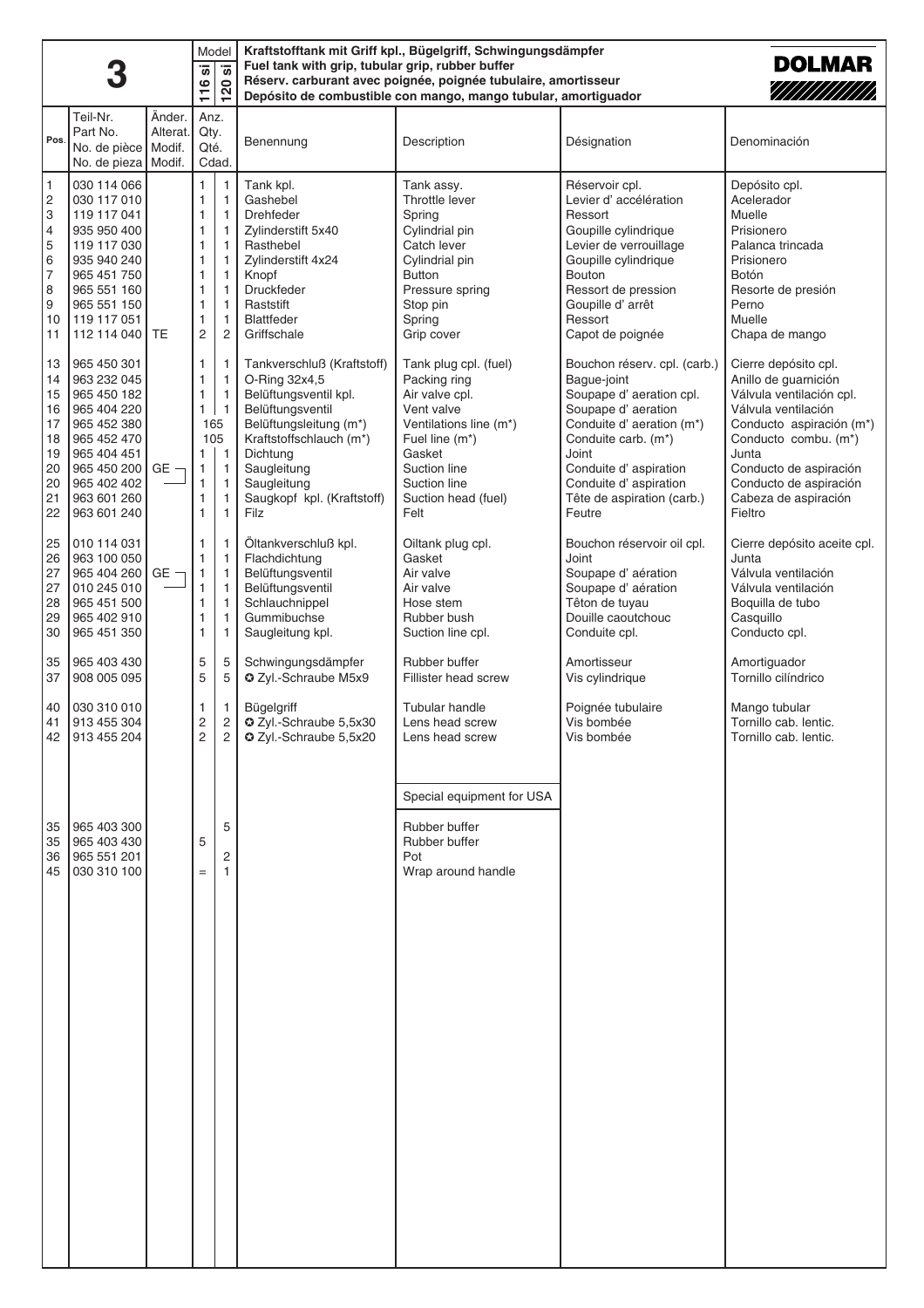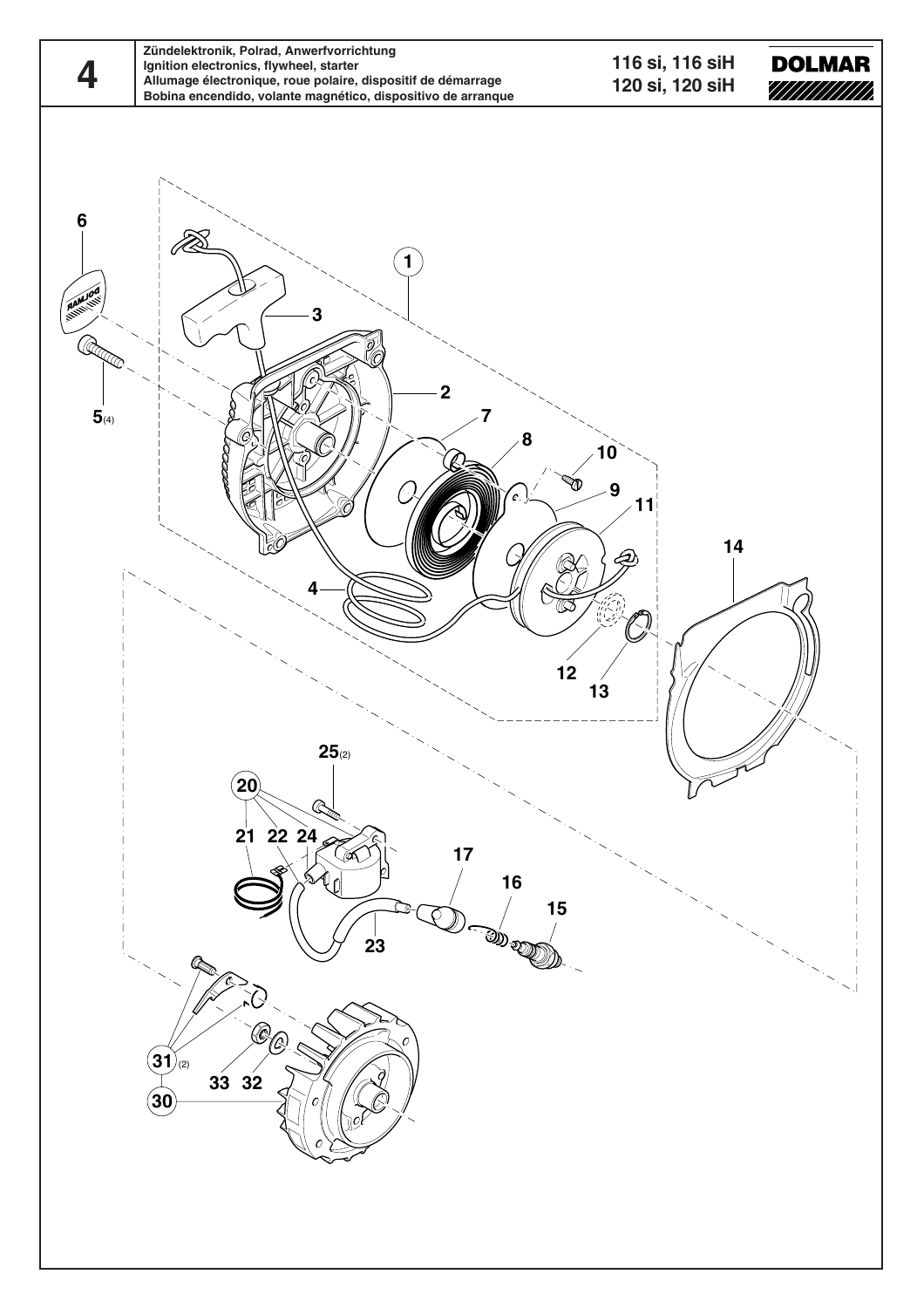|                                                                                                                         |                                                                                                                                                                                                                                                                | Model<br><u>'ග</u><br><b>.</b><br>116<br>20<br>$\blacksquare$ |                                                                                                                  | Zündelektronik, Polrad, Anwerfvorrichtung<br>Ignition electronics, flywheel, starter<br>Allumage électronique, roue polaire, dispositif de démarrage<br>Bobina encendido, volante magnético, dispositivo de arranque                                       | <b>DOLMAR</b><br>////////////                                                                                                                                                                                                                                                                                                                                 |                                                                                                                                                                                                                                                               |                                                                                                                                                                                                                                                                                                                                                  |                                                                                                                                                                                                                                                                                                                                       |
|-------------------------------------------------------------------------------------------------------------------------|----------------------------------------------------------------------------------------------------------------------------------------------------------------------------------------------------------------------------------------------------------------|---------------------------------------------------------------|------------------------------------------------------------------------------------------------------------------|------------------------------------------------------------------------------------------------------------------------------------------------------------------------------------------------------------------------------------------------------------|---------------------------------------------------------------------------------------------------------------------------------------------------------------------------------------------------------------------------------------------------------------------------------------------------------------------------------------------------------------|---------------------------------------------------------------------------------------------------------------------------------------------------------------------------------------------------------------------------------------------------------------|--------------------------------------------------------------------------------------------------------------------------------------------------------------------------------------------------------------------------------------------------------------------------------------------------------------------------------------------------|---------------------------------------------------------------------------------------------------------------------------------------------------------------------------------------------------------------------------------------------------------------------------------------------------------------------------------------|
| Pos.                                                                                                                    | Teil-Nr.<br>Part No.<br>No. de pièce<br>No. de pieza   Modif.                                                                                                                                                                                                  | Änder.<br>Alterat.<br>Modif.                                  | Anz.<br>Qty.<br>Qté.<br>Cdad.                                                                                    |                                                                                                                                                                                                                                                            | Benennung                                                                                                                                                                                                                                                                                                                                                     | Description                                                                                                                                                                                                                                                   | Désignation                                                                                                                                                                                                                                                                                                                                      | Denominación                                                                                                                                                                                                                                                                                                                          |
| $\mathbf{1}$<br>$\overline{\mathbf{c}}$<br>3<br>4<br>4<br>5<br>6<br>6<br>6<br>7<br>8<br>9<br>10<br>11<br>12<br>13<br>14 | 114 112 630<br>112 112 540<br>965 402 262<br>122 164 010<br>985 000 165<br>908 005 255<br>980 113 907<br>980 113 905<br>980 114 142<br>900 004 363<br>123 163 013<br>123 163 020<br>907 204 102<br>112 162 010<br>900 006 123 TE<br>929 314 100<br>112 112 331 | GE-<br>$GE -$                                                 | $\mathbf{1}$<br>1<br>1<br>1<br>1000<br>4<br>1<br>1<br>$\mathbf{1}$<br>1<br>1<br>1<br>1<br>$\mathbf{1}$<br>1<br>1 | $\mathbf{1}$<br>$\overline{1}$<br>$\overline{1}$<br>$\overline{1}$<br>$\overline{4}$<br>$\mathbf{1}$<br>$\overline{1}$<br>$\mathbf{1}$<br>$\overline{1}$<br>$\mathbf{1}$<br>$\mathbf{1}$<br>$\overline{1}$<br>$\mathbf{1}$<br>$\mathbf{1}$<br>$\mathbf{1}$ | Anwerfvorichtung kpl.<br>Ventilatorgehäuse<br>Anwerfgriff<br>Anwerfseil ø 4x1000 mm<br>Anwerfseil ø 4x100 Meter<br>O Zyl.-Schraube M5x25<br>Schild "116 si"<br>Schild "120 si"<br>Schild "DOLMAR"<br>Ausgleichsscheibe<br>Rückholfeder<br>Federabdeckung<br>Schneidschraube 4x10<br>Seiltrommel<br>Paßscheibe 14/20x0,3<br>Sicherungsring 14x1<br>Luftführung | Starter assy.<br>Fan housing<br>Starter grip<br>Starter rope<br>Starter rope 100 meter<br>Fillister head screw<br>Label<br>Label<br>Label<br>Spacer<br>Rewind spring<br>Spring cover<br>Thread forming screw<br>Cable drum<br>Spacer<br>Snap ring<br>Air-duct | Dispos. de démarrage cpl.<br>Carter de ventilateur<br>Poignée de lancement<br>Câble démarrage<br>Câble démarrage 100 mètre<br>Vis cylindrique<br>Plaque<br>Plaque<br>Plaque<br>Rondelle de distance<br>Ressort de rappel<br>Protection de ressort<br>Vis taraudeuse<br>Tambour de câble<br>Rondelle de distance<br>Circlip<br>Plaque d' aeration | Dispos. de arranque cpl.<br>Cárter de ventilador<br>Tirador de arranque<br>Cordón de arranque<br>Cordón de arranque 100 m<br>Tornillo cilíndrico<br>Calcomania<br>Calcomania<br>Calcomania<br>Arandela<br>Resorte retención<br>Protección de muelle<br>Tornillo<br>Tambor para cordón<br>Arandela<br>Anillo seguridad<br>Guía de aire |
| 15<br>16<br>17                                                                                                          | 965 603 022<br>965 604 180<br>957 604 260                                                                                                                                                                                                                      |                                                               | 1<br>1<br>$\mathbf{1}$                                                                                           | $\overline{1}$<br>$\mathbf{1}$<br>$\mathbf{1}$                                                                                                                                                                                                             | Zündkerze Bosch WSR 5F<br>Feder<br>Kerzenstecker kpl.                                                                                                                                                                                                                                                                                                         | Spark plug<br>Spring<br>Plug cap cpl.                                                                                                                                                                                                                         | Bougie<br>Ressort<br>Fiche de bougie cpl.                                                                                                                                                                                                                                                                                                        | Buíja<br>Muelle<br>Enchufe buíja cpl.                                                                                                                                                                                                                                                                                                 |
| 20<br>21<br>22<br>23<br>24<br>25                                                                                        | 030 143 040<br>001 147 000<br>970 310 200<br>970 502 110<br>965 605 131<br>908 304 205                                                                                                                                                                         |                                                               | 1<br>1<br>1<br>2                                                                                                 | $\overline{1}$<br>$\overline{1}$<br>125<br>43<br>$\overline{1}$<br>$\overline{c}$                                                                                                                                                                          | Zündspule kpl. (Ducati)<br>Kurzschlußkabel (f. Ducati)<br>Zündleitung (m*)<br>Isolierschlauch 6x0,5 (m*)<br>Schutzkappe (für Prüfrex)<br>O Zyl.-Schraube M4x20                                                                                                                                                                                                | Ignition coil cpl. (Ducati)<br>Short-circuit cable (f. Ducati)<br>Ignition cable (m*)<br>Insulating hose (m*)<br>Protection cap (for Prüfrex)<br>Fillister head screw                                                                                         | Bobine d' allum. cpl. (Ducati)<br>Câble court-circuit (p. Ducati)<br>Câble d' allum. (m*)<br>Gaine isolante (m*)<br>Capuchon caout. (p. Prüfrex)<br>Vis cylindrique                                                                                                                                                                              | Bobina encend. (Ducati)<br>Cable corto-circ. (p. Ducati)<br>Cable encend. (m*)<br>Mango aislante (m*)<br>Caperuza de go. (p. Prüfrex)<br>Tornillo cilíndrico                                                                                                                                                                          |
| 30<br>31<br>32<br>33                                                                                                    | 030 141 020<br>031 166 010<br>928 308 001<br>920 308 024                                                                                                                                                                                                       |                                                               | 1<br>$\overline{\mathbf{c}}$<br>$\mathbf{1}$                                                                     | $\overline{1}$<br>$\overline{c}$<br>$\overline{1}$<br>$\mathbf{1}$                                                                                                                                                                                         | Polrad kpl.<br>Anwerfklinke (Satz)<br>Federscheibe 8<br>6kt-Mutter M8x1                                                                                                                                                                                                                                                                                       | Flywheel cpl.<br>Starter ratchet (set)<br>Spring washer<br>Hexagonal nut                                                                                                                                                                                      | Roue polaire cpl.<br>Cliquet (jeu)<br>Rondelle á ressort<br>Ecroe hexagonal                                                                                                                                                                                                                                                                      | Volante encend. cpl.<br>Tringuete arranque (juego)<br>Arandela presión<br>Tuerca hexagonal                                                                                                                                                                                                                                            |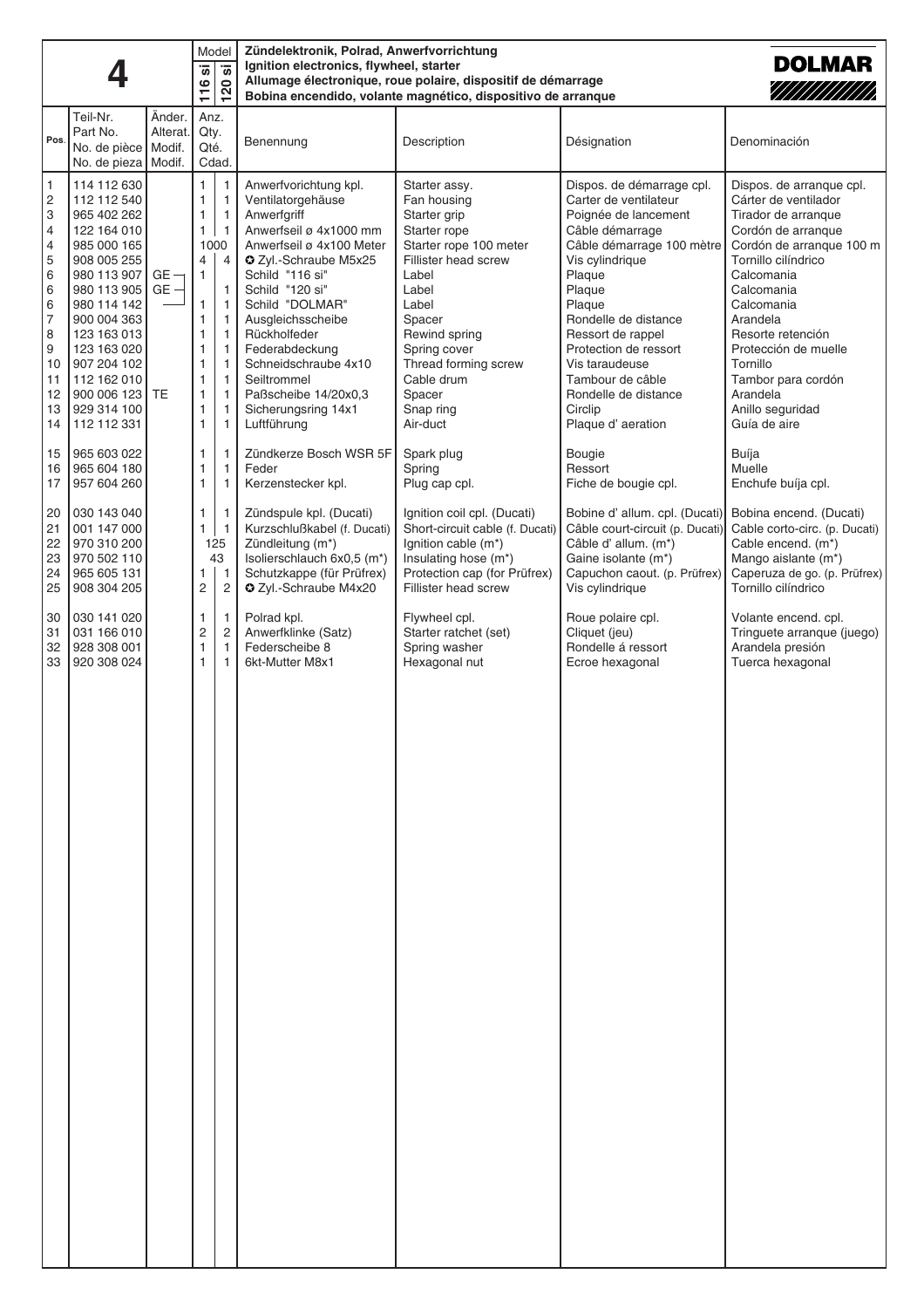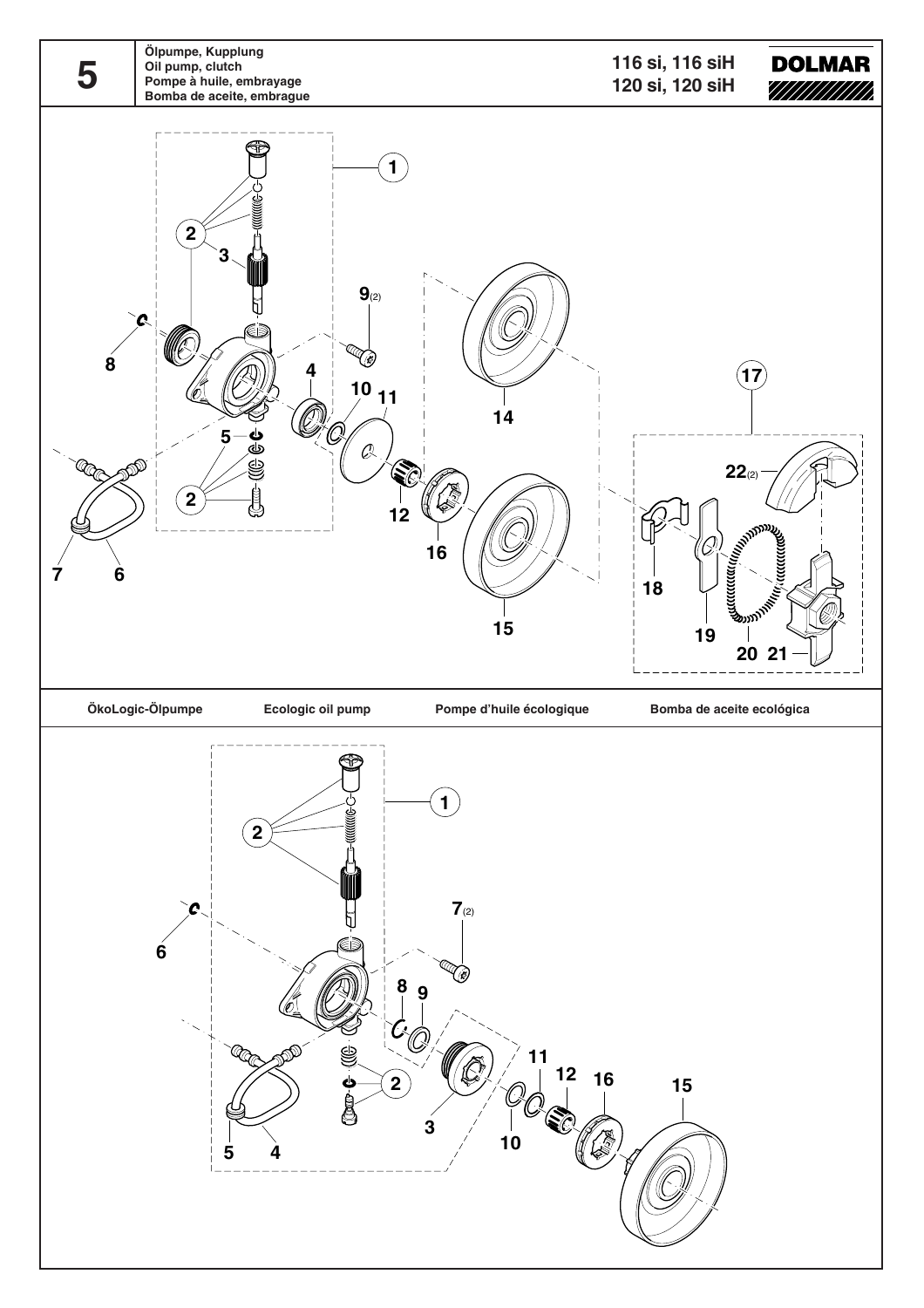|                                                                                                                                         | 5                                                                                                                                                                                               |                              | <u>.რ</u><br>116                                              | Model<br><u>'ග</u><br>120                                                                                                                                                                                      | Ölpumpe, Kupplung<br>Oil pump, clutch<br>Pompe à huile, embrayage<br>Bomba de aceite, embrague                                                                                                                                                          |                                                                                                                                                                                                           |                                                                                                                                                                                                                                                       | <b>DOLMAR</b><br>7///////////                                                                                                                                                                                                                                          |
|-----------------------------------------------------------------------------------------------------------------------------------------|-------------------------------------------------------------------------------------------------------------------------------------------------------------------------------------------------|------------------------------|---------------------------------------------------------------|----------------------------------------------------------------------------------------------------------------------------------------------------------------------------------------------------------------|---------------------------------------------------------------------------------------------------------------------------------------------------------------------------------------------------------------------------------------------------------|-----------------------------------------------------------------------------------------------------------------------------------------------------------------------------------------------------------|-------------------------------------------------------------------------------------------------------------------------------------------------------------------------------------------------------------------------------------------------------|------------------------------------------------------------------------------------------------------------------------------------------------------------------------------------------------------------------------------------------------------------------------|
| Pos.                                                                                                                                    | Teil-Nr.<br>Part No.<br>No. de pièce<br>No. de pieza   Modif.                                                                                                                                   | Änder.<br>Alterat.<br>Modif. | Anz.<br>Qty.<br>Qté.                                          | Cdad.                                                                                                                                                                                                          | Benennung                                                                                                                                                                                                                                               | Description                                                                                                                                                                                               | Désignation                                                                                                                                                                                                                                           | Denominación                                                                                                                                                                                                                                                           |
| $\mathbf{1}$<br>$\mathbf{1}$<br>$\overline{c}$<br>3<br>$\overline{\mathcal{L}}$<br>5<br>6<br>$\overline{7}$<br>8<br>9<br>10<br>11<br>12 | 027 245 110<br>027 245 111<br>957 245 320<br>001 245 050<br>962 900 038<br>965 400 044<br>965 402 402<br>965 401 011<br>963 204 015<br>908 005 125<br>965 551 081<br>119 224 030<br>962 210 026 | $GE -$                       | 1<br>1<br>1<br>1<br>1<br>1<br>1<br>1<br>1<br>2<br>1<br>1<br>1 | $\mathbf{1}$<br>$\mathbf{1}$<br>$\mathbf{1}$<br>$\mathbf{1}$<br>$\mathbf{1}$<br>$\mathbf{1}$<br>$\mathbf{1}$<br>$\mathbf{1}$<br>$\mathbf{1}$<br>$\overline{c}$<br>$\mathbf{1}$<br>$\mathbf{1}$<br>$\mathbf{1}$ | Ölpumpe kpl.<br>Ölpumpe kpl.<br>Reparatursatz kpl.<br>Ölpumpenkolben<br>Radialdichtring 15/23x3<br>Gummiring 3,2x8x2,5<br>Saugleitung<br>Gummitülle<br>O-Ring 4,0x1,5<br>O Zyl.-Schraube M5x12<br>Anlaufscheibe<br>Anlaufscheibe<br>Nadelkäfig 14/18x14 | Oil pump cpl.<br>Oil pump cpl.<br>Repair kit cpl.<br>Piston<br>Radial ring<br>Rubber ring<br>Suction line<br>Rubber bush<br>Packing ring<br>Fillister head screw<br>Stop disc<br>Stop disc<br>Needle cage | Pompe à huile cpl.<br>Pompe à huile cpl.<br>Jeu de réparation cpl.<br>Piston<br>Joint radial<br>Bague-joint<br>Conduite d' aspiration<br>Gaine caoutchouc<br>Bague-joint<br>Vis cylindrique<br>Disque portante<br>Disque portante<br>Cage á aiguilles | Bomba de aceite cpl.<br>Bomba de aceite cpl.<br>Juego de reparar cpl.<br>Pistón<br>Anillo radial<br>Anillo de goma<br>Conducto de aspiración<br>Boquilla de caucho<br>Anillo de guarnición<br>Tornillo cilíndrico<br>Disco de tope<br>Disco de tope<br>Jaula de agujas |
| 14                                                                                                                                      | 119 223 121                                                                                                                                                                                     |                              | 1                                                             | $\mathbf{1}$                                                                                                                                                                                                   | Kupplungstrommel mit<br>Kettenrad 3/8", 7 Zähne                                                                                                                                                                                                         | Clutch drum with sprocket<br>3/8", 7 teeth                                                                                                                                                                | Tambour avec pignon                                                                                                                                                                                                                                   | Tambor con piñon                                                                                                                                                                                                                                                       |
| 15<br>16<br>17<br>18<br>19<br>20<br>21<br>22                                                                                            | 119 223 101<br>119 224 070<br>030 180 000<br>030 182 030<br>030 182 020<br>114 184 010<br>030 182 010<br>114 181 021                                                                            |                              | 1<br>1<br>1<br>1<br>1<br>1<br>1<br>2                          | $\mathbf{1}$<br>$\mathbf{1}$<br>$\mathbf{1}$<br>$\mathbf{1}$<br>$\mathbf{1}$<br>$\mathbf{1}$<br>$\mathbf{1}$<br>$\overline{c}$                                                                                 | Kupplungstrommel<br>Ringritzel 3/8", 7 Zähne<br>Kupplung kpl.<br>Kupplungsklammer<br>Führungsstück<br>Zugfeder<br>Kupplungsnabe<br>Fliehgewicht                                                                                                         | Clutch drum with hub<br>Rim sprocket 3/8", 7 teeth<br>Clutch assy.<br>Clutch cramp<br>Guide piece<br>Tension spring<br>Clutch hub<br>Clutch shoe                                                          | Tambour<br>Pignon<br>Embrayage cpl.<br>Crampon de embrayage<br>Pièce de guidage<br>Ressort<br>Moyeu d'embrayage<br>Masselotte                                                                                                                         | Tambor<br>Piñon<br>Embrague cpl.<br>Grampón de embrague<br>Chapa de guía<br>Muelle<br>Cobo de embrague<br>Peso centrifuga                                                                                                                                              |
|                                                                                                                                         |                                                                                                                                                                                                 |                              |                                                               |                                                                                                                                                                                                                | ÖkoLogic-Ölpumpe                                                                                                                                                                                                                                        | Ecologic oil pump                                                                                                                                                                                         | Pompe d'huile écologique Bomba de aceite ecológ.                                                                                                                                                                                                      |                                                                                                                                                                                                                                                                        |
| $\overline{c}$<br>3<br>4<br>5<br>6<br>7<br>8<br>9<br>10<br>11<br>12                                                                     | 030 245 100<br>030 245 070<br>030 245 051<br>965 402 402<br>965 401 011<br>963 204 015<br>908 005 125<br>930 916 160<br>001 245 320<br>030 224 010<br>030 224 020<br>962 210 026                |                              | 1<br>1<br>1<br>1<br>1<br>1<br>2<br>1<br>1<br>1<br>1<br>1      | 1<br>$\mathbf{1}$<br>$\mathbf{1}$<br>$\mathbf{1}$<br>$\mathbf{1}$<br>$\mathbf{1}$<br>$\sqrt{2}$<br>$\mathbf{1}$<br>1<br>$\mathbf{1}$<br>$\mathbf{1}$<br>$\mathbf{1}$                                           | Olpumpe kpl.<br>Reparatursatz kpl.<br>Pumpenantrieb<br>Saugleitung<br>Gummitülle<br>O-Ring 4,0x1,5<br>O Zyl.-Schraube M5x12<br>Sprengring A 16<br>Anschlagring<br>Anlaufscheibe 0,3 mm<br>Anlaufscheibe 0,8 mm<br>Nadelkäfig 14/18x14                   | Oil pump cpl.<br>Repair kit cpl.<br>Pump drive<br>Suction line<br>Rubber bush<br>Packing ring<br>Fillister head screw<br>Spring ring<br>Stop ring<br>Stop disc<br>Stop disc<br>Needle cage                | Pompe à huile cpl.<br>Jeu de réparation cpl.<br>Le commande de pompe<br>Conduite d' aspiration<br>Gaine caoutchouc<br>Baque-joint<br>Vis cylindrique<br>Anneau ressort<br>Bague de butée<br>Disque portante<br>Disque portante<br>Cage á aiguilles    | Bomba de aceite cpl.<br>Juego de reparar cpl.<br>Propulsor de la bomba<br>Conducto de aspiración<br>Boquilla de caucho<br>Anillo de guarnición<br>Tornillo cilíndrico<br>Anillo elástico<br>Anillo de detención<br>Disco de tope<br>Disco de tope<br>Jaula de agujas   |
| 15<br>16                                                                                                                                | 030 223 100<br>119 224 070                                                                                                                                                                      |                              | 1<br>1                                                        | $\mathbf{1}$<br>$\mathbf{1}$                                                                                                                                                                                   | Kupplungstrommel<br>Ringritzel 3/8", 7 Zähne                                                                                                                                                                                                            | Clutch drum with hub<br>Rim sprocket 3/8", 7 teeth                                                                                                                                                        | Tambour<br>Pignon                                                                                                                                                                                                                                     | Tambor<br>Piñon                                                                                                                                                                                                                                                        |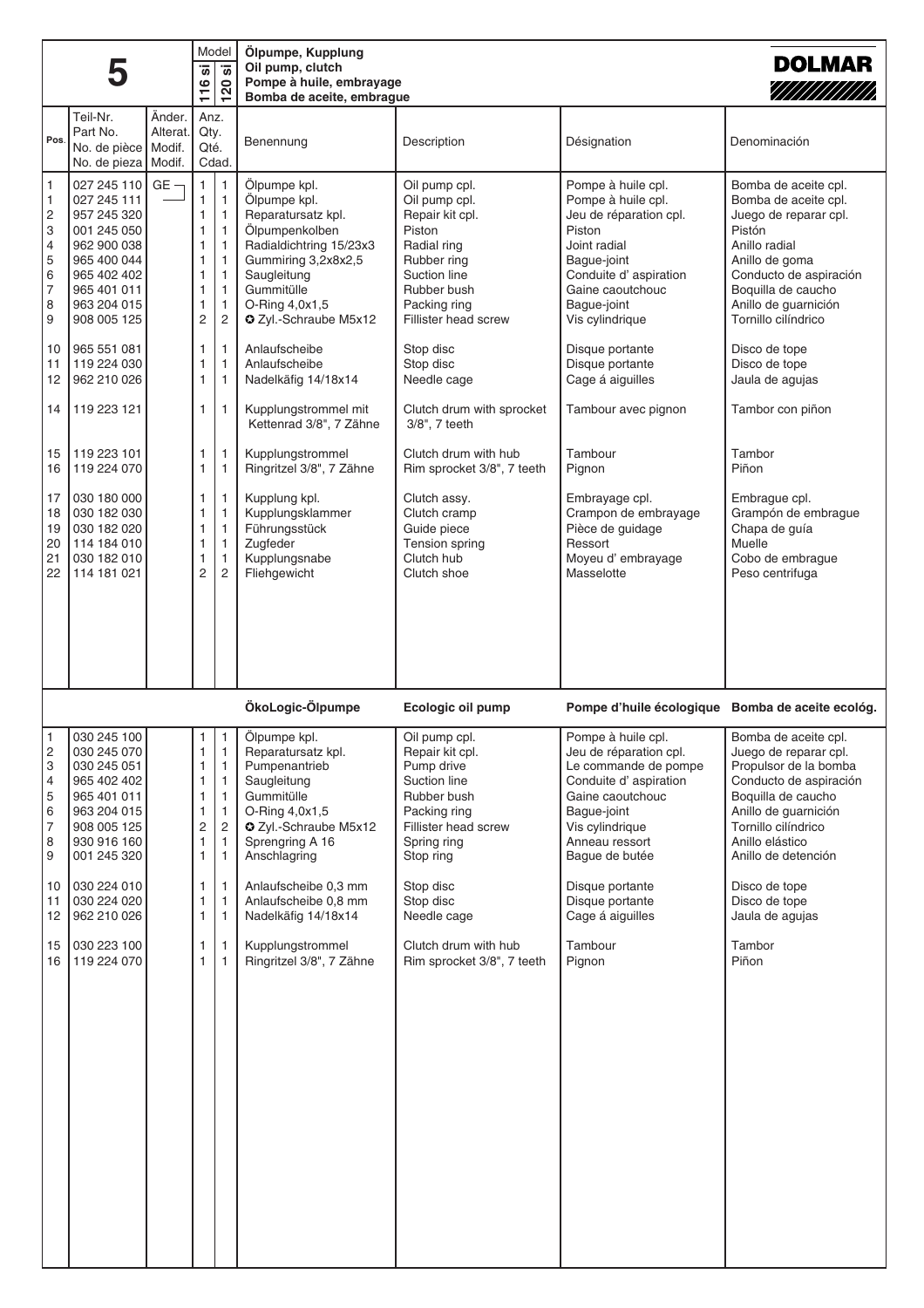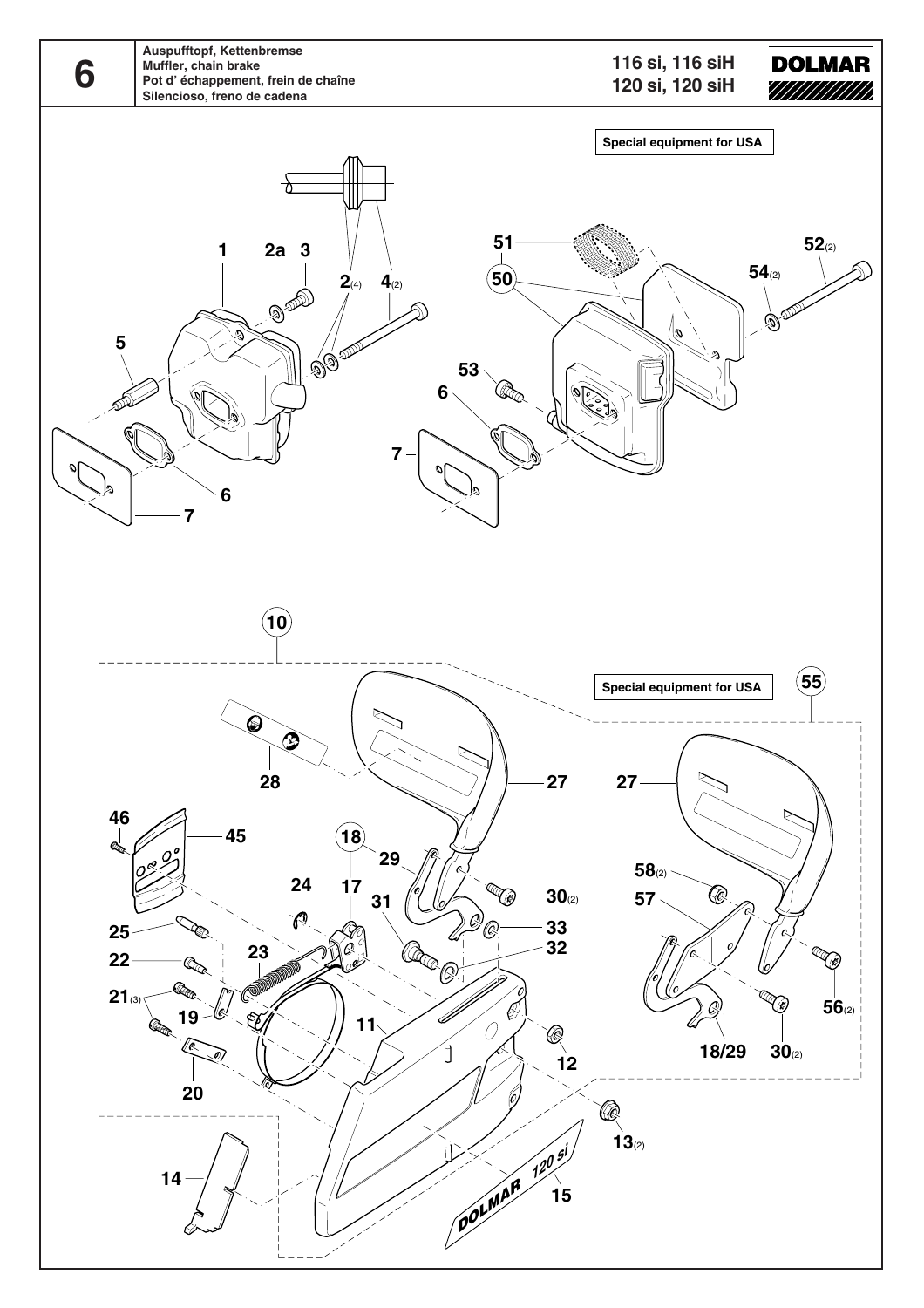|                                                                                        | 6                                                                                                                                                                 |                                               | .<br>ທີ<br>116                                                                       | Model<br>$\overline{\overline{\overline{\overline{}}}}$<br>$\overline{\mathbf{S}}$<br>$\blacksquare$                                                                                         | <b>Auspufftopf, Kettenbremse</b><br>Muffler, chain brake<br>Pot d'échappement, frein de chaîne<br>Silencioso, freno de cadena                                                                                                                |                                                                                                                                                                                                         |                                                                                                                                                                                                              | <b>DOLMAR</b><br>////////////                                                                                                                                                                                    |  |
|----------------------------------------------------------------------------------------|-------------------------------------------------------------------------------------------------------------------------------------------------------------------|-----------------------------------------------|--------------------------------------------------------------------------------------|----------------------------------------------------------------------------------------------------------------------------------------------------------------------------------------------|----------------------------------------------------------------------------------------------------------------------------------------------------------------------------------------------------------------------------------------------|---------------------------------------------------------------------------------------------------------------------------------------------------------------------------------------------------------|--------------------------------------------------------------------------------------------------------------------------------------------------------------------------------------------------------------|------------------------------------------------------------------------------------------------------------------------------------------------------------------------------------------------------------------|--|
| Pos.                                                                                   | Teil-Nr.<br>Part No.<br>No. de pièce<br>No. de pieza   Modif.                                                                                                     | Änder.<br>Alterat.<br>Modif.                  | Anz.<br>Qty.<br>Qté.                                                                 | Cdad.                                                                                                                                                                                        | Benennung                                                                                                                                                                                                                                    | Description                                                                                                                                                                                             | Désignation                                                                                                                                                                                                  | Denominación                                                                                                                                                                                                     |  |
| $\mathbf{1}$<br>$\sqrt{2}$<br>2a<br>3<br>3<br>4<br>4<br>5<br>6<br>$\overline{7}$<br>10 | 030 174 010<br>928 406 000<br>928 406 000<br>991 106 125<br>908 006 145<br>905 106 708<br>908 206 708<br>030 174 020<br>965 517 031<br>030 174 031<br>030 213 000 | TE<br>$GE -$<br>$GE -$                        | 1<br>4<br>1<br>1<br>$\mathbf{1}$<br>$\sqrt{2}$<br>$\overline{c}$<br>1<br>1<br>1<br>1 | $\mathbf{1}$<br>$\overline{\mathcal{L}}$<br>$\mathbf{1}$<br>$\mathbf{1}$<br>$\mathbf{1}$<br>$\overline{c}$<br>$\overline{c}$<br>$\mathbf{1}$<br>$\mathbf{1}$<br>$\mathbf{1}$<br>$\mathbf{1}$ | Auspufftopf<br>Spannscheibe 6<br>Spannscheibe 6<br>Zyl.-Schraube M6x12<br>2 Zyl.-Schraube M6x14<br>Zyl.-Schraube M6x70<br>2 Zyl.-Schraube M6x70<br>Zwischenstück<br>Dichtung<br>Abschirmblech<br>Kettenbremse kpl. für                       | Muffler<br>Disc<br><b>Disc</b><br>Fillister head screw<br>Fillister head screw<br>Fillister head screw<br>Fillister head screw<br>Connecting link<br>Gasket<br>Cover plate<br>Chain brake assy. for saw | Pot d'échappement<br><b>Disque</b><br><b>Disque</b><br>Vis cylindrique<br>Vis cylindrique<br>Vis cylindrique<br>Vis cylindrique<br>Intermédiaire<br>Joint<br>Tôle de protection<br>Frein de chaîne cpl. pour | Silencioso<br>Disco<br><b>Disco</b><br>Tornillo cilíndrico<br>Tornillo cilíndrico<br>Tornillo cilíndrico<br>Tornillo cilíndrico<br>Pieza intermediaria<br>Junta<br>Chapa deflectora<br>Freno de cadena cpl. para |  |
| 11<br>12<br>13<br>14<br>15<br>15<br>15<br>15<br>15<br>15                               | 030 213 020<br>920 308 000<br>923 208 003<br>965 450 260<br>980 113 906<br>980 113 962<br>980 114 136<br>980 113 904<br>980 113 960<br>980 114 137                | GE <sup>-</sup><br>$GE -$<br>$GE -$<br>$GE -$ | 1<br>1<br>2<br>1<br>1<br>1<br>$\mathbf{1}$                                           | $\mathbf{1}$<br>$\mathbf{1}$<br>$\overline{c}$<br>$\mathbf{1}$<br>1<br>$\mathbf{1}$<br>$\mathbf{1}$                                                                                          | Ausführung mit Bügelgriff<br>Kettenradschutz<br>6kt-Mutter M8 (Spezial)<br>6kt-Mutter M8<br>Schutzplatte<br>Schild "116 si"<br>Schild "116 si H"<br>Schild "DOLMAR 116 si"<br>Schild "120 si"<br>Schild "120 si H"<br>Schild "DOLMAR 120 si" | with tubular handle<br>Sprocket guard<br>Hexagonal nut (special)<br>Hexagonal nut<br>Protection cover<br>Label<br>Label<br>Label<br>Label<br>Label<br>Label                                             | modèle a. poignée tubulaire<br>Protège-pignon<br>Ecrou hexagonal (spec.)<br>Ecrou hexagonal<br>Couvercle protecteur<br>Plaque<br>Plaque<br>Plaque<br>Plaque<br>Plaque<br>Plaque                              | modelo con mango tubular<br>Protector de piñon<br>Tuerca hexagonal (esp.)<br>Tuerca hexagonal<br>Tapa protector<br>Calcomania<br>Calcomania<br>Calcomania<br>Calcomania<br>Calcomania<br>Calcomania              |  |
| 17<br>18<br>19<br>20<br>21<br>22<br>23<br>24<br>25                                     | 030 213 070<br>957 213 010<br>030 213 101<br>021 213 280<br>907 205 122<br>936 150 150<br>119 213 120<br>927 306 000<br>030 213 121                               |                                               | 1<br>1<br>1<br>1<br>3<br>1<br>1<br>1<br>1                                            | $\mathbf{1}$<br>$\mathbf{1}$<br>$\mathbf{1}$<br>$\mathbf{1}$<br>3<br>$\mathbf{1}$<br>$\mathbf{1}$<br>$\mathbf{1}$<br>$\mathbf{1}$                                                            | Bremsband<br>Ausrückhebel mit<br><b>Bremsband</b><br>Bremsbandsicherung<br>Bremsbandhalterung<br>Schneidschraube M5x12<br>Kerbnagel 5x15<br>Zugfeder<br>Sicherungsscheibe 6<br>Zentrierbolzen                                                | <b>Brake spring</b><br>Disengagning lever incl.<br>brake spring<br>Safety plate<br>Brake band holder<br>Self-cutting screw<br>Dowel pin<br>Tension spring<br>Safety disc<br>Centering bolt              | Ressort de frein<br>Levier de tension incl.<br>ressort de frein<br>Plaque sécurité<br>Tôle d' arrêt du frein<br>Vis à tôle cylindrique<br>Clou cannelé<br>Ressort<br>Disque sécurité<br>Boulon de centrage   | Cinta de freno<br>Pasador de tensión incl.<br>cinta de freno<br>Chapa de seguridad<br>Soporte cinta freno<br>Tornillo autorrosc. cilíndrico<br>Cavija muesca<br>Muelle<br>Arandela seguridad<br>Perno de centrar |  |
| 27<br>28<br>29<br>30<br>31<br>32<br>33                                                 | 010 213 030<br>980 114 237<br>119 213 082<br>908 005 095<br>119 213 332<br>931 013 030<br>900 006 065                                                             |                                               | 1<br>$\mathbf{1}$<br>1<br>2<br>1<br>1<br>1                                           | $\mathbf{1}$<br>$\mathbf{1}$<br>$\mathbf{1}$<br>$\overline{c}$<br>$\mathbf{1}$<br>$\mathbf{1}$<br>$\mathbf{1}$                                                                               | Handschutz<br>Schild<br>Ausrückhebel<br>2 Zyl.-Schraube M5x9<br>Ansatzschraube M8<br>Federscheibe 13x0.3<br>Paßscheibe 8/14x1                                                                                                                | Hand guard<br>Label<br>Disengagning lever<br>Fillister head screw<br>Shoulder bolt<br>Spring washer<br>Spacer                                                                                           | Protège-main<br>Plaque<br>Levier de tension<br>Vis cylindrique<br>Vis d'arrèt<br>Rondelle à ressort<br>Rondelle de distance                                                                                  | Protector de mano<br>Calcomania<br>Pasador de tensión<br>Tornillo cilíndrico<br>Tornillo<br>Arandela esp.<br>Arandela                                                                                            |  |
| 45<br>46                                                                               | 030 111 030<br>915 135 100                                                                                                                                        |                                               | 1<br>1                                                                               | $\mathbf{1}$<br>$\mathbf{1}$                                                                                                                                                                 | Führungsblech<br>Zyl.-Blechschraube                                                                                                                                                                                                          | Guide plate<br>Self-cutting screw<br>Special equipment for USA                                                                                                                                          | Tôle de guidage<br>Vis taraudeuse                                                                                                                                                                            | Chapa de guía<br>Tornillo de roscar                                                                                                                                                                              |  |
| 50<br>51<br>52<br>52<br>53<br>53<br>54                                                 | 119 174 240<br>112 174 130<br>  905 106 558  <br>908 206 558<br>994 005 127<br>908 005 095<br>928 406 000                                                         | $GE -$<br>$GE -$                              | 1<br>1<br>2<br>2<br>1<br>1<br>2                                                      | $\mathbf{1}$<br>1<br>$\overline{c}$<br>$\overline{c}$<br>$\mathbf{1}$<br>$\mathbf{1}$<br>$\overline{2}$                                                                                      |                                                                                                                                                                                                                                              | Muffler cpl.<br>Spark arrest screen<br>Fillister head screw M6x55<br><b>C</b> Fill. head screw M6x55<br>Fillister head screw M5x12<br><b>C</b> Fill. head screw M5x9<br>Disc                            |                                                                                                                                                                                                              |                                                                                                                                                                                                                  |  |
| 55<br>56<br>57<br>58                                                                   | 030 213 200<br>908 005 125<br>030 213 270<br>920 405 000                                                                                                          |                                               | $=$<br>$=$<br>$=$<br>$=$                                                             | $\mathbf{1}$<br>$\overline{2}$<br>$\mathbf{1}$<br>$\overline{2}$                                                                                                                             |                                                                                                                                                                                                                                              | Chain brake assy.<br>(for wrap around handle)<br><b>O</b> Fill. head screw M5x12<br>Intermediate shim<br>(for wrap around handle)<br>Safety nut, M5                                                     |                                                                                                                                                                                                              |                                                                                                                                                                                                                  |  |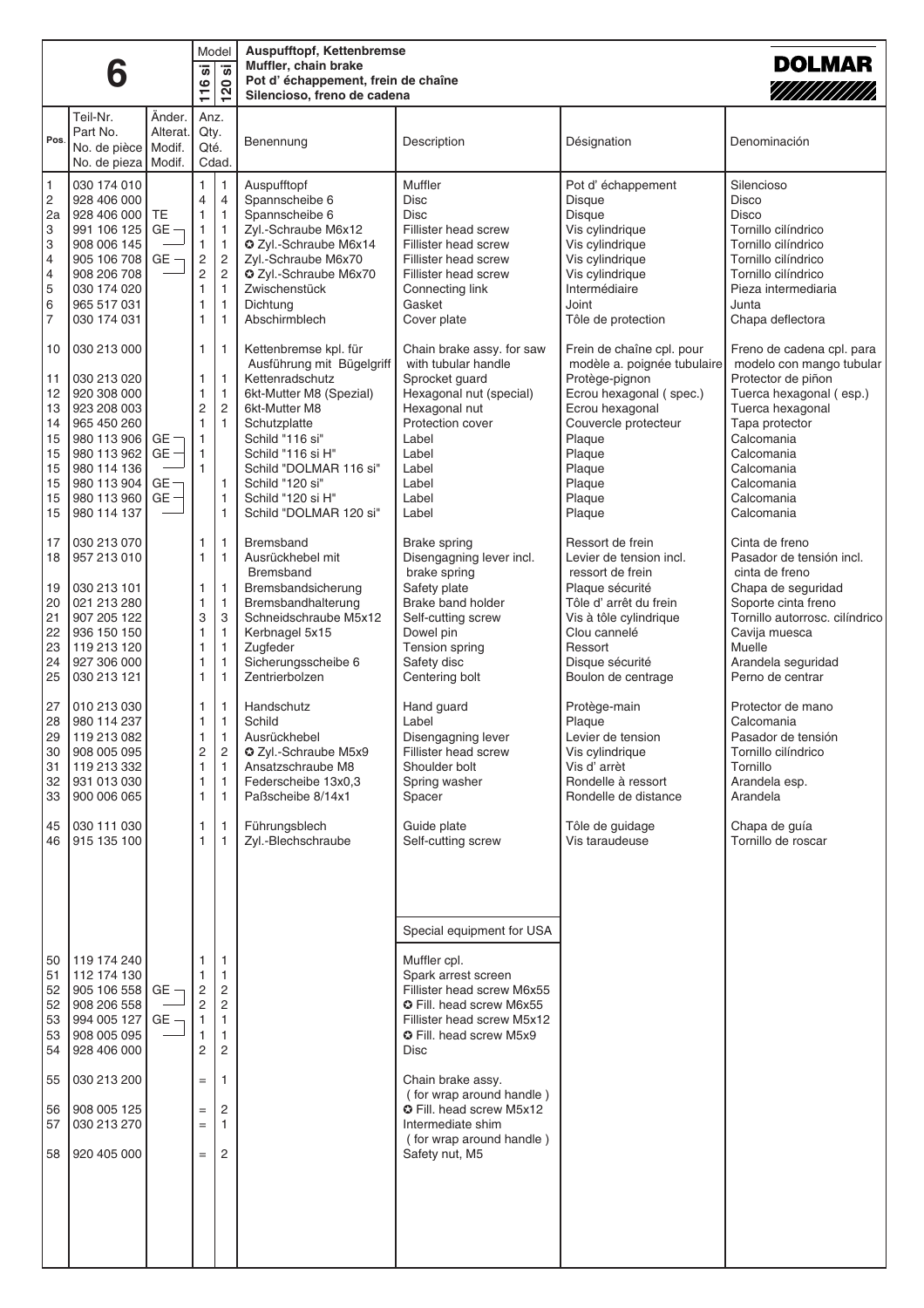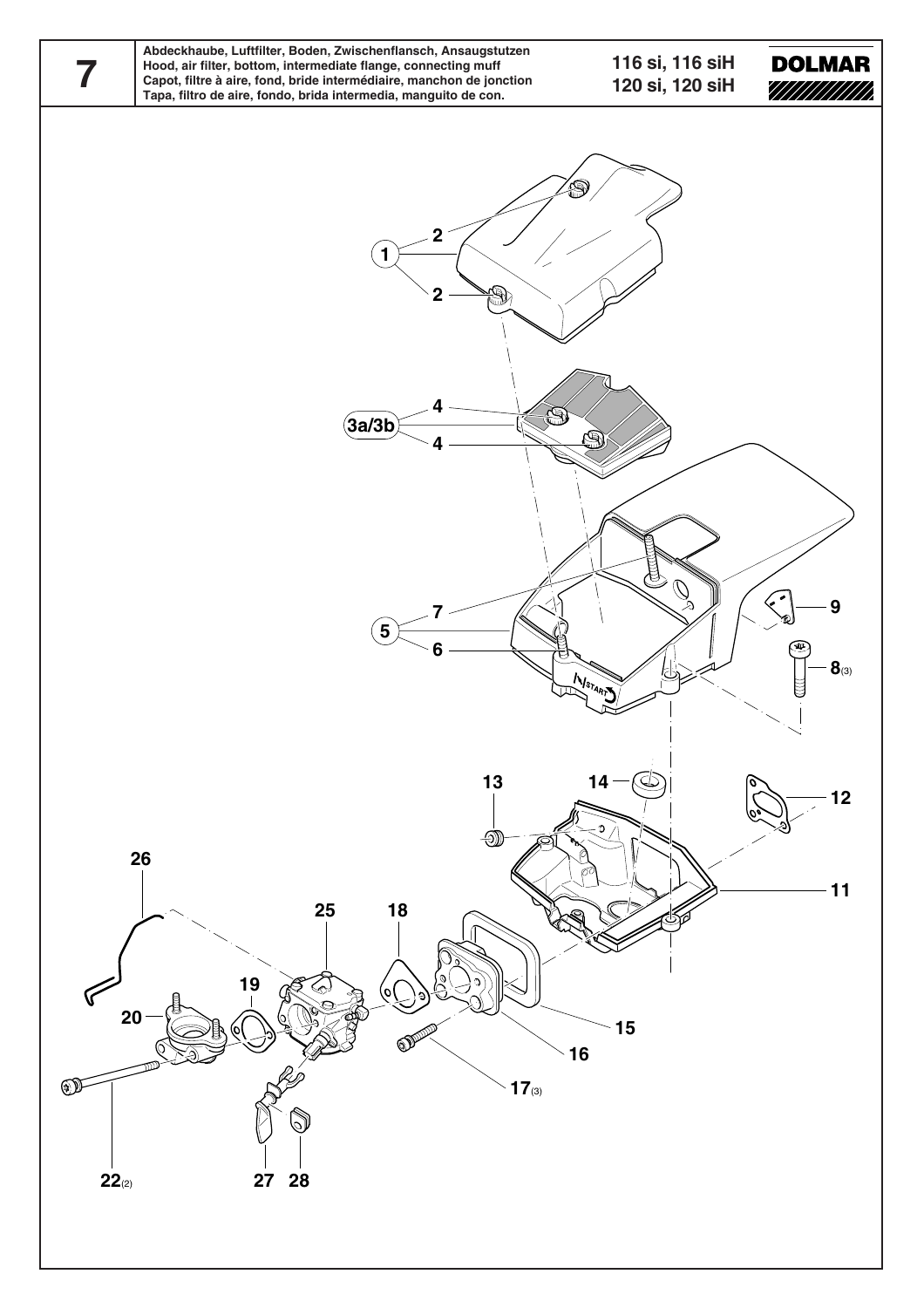|                                                                            |                                                                                                                                                                                                 | Abdeckhaube, Luftfilter, Boden, Zwischenflansch, Ansaugstutzen<br>Model<br><b>DOLMAR</b><br>Hood, air filter, bottom, intermediate flange, connecting muff |                                                                                                                                                                                                                                                                                                                                                                                                                                                                                                                                                                                                                                                           |                                                                                                                                                                           |                                                                                                                                                                                                                     |                                                                                                                                                                                                                          |                                                                                                                                                                                                 |                                                                                                                                                                                                           |
|----------------------------------------------------------------------------|-------------------------------------------------------------------------------------------------------------------------------------------------------------------------------------------------|------------------------------------------------------------------------------------------------------------------------------------------------------------|-----------------------------------------------------------------------------------------------------------------------------------------------------------------------------------------------------------------------------------------------------------------------------------------------------------------------------------------------------------------------------------------------------------------------------------------------------------------------------------------------------------------------------------------------------------------------------------------------------------------------------------------------------------|---------------------------------------------------------------------------------------------------------------------------------------------------------------------------|---------------------------------------------------------------------------------------------------------------------------------------------------------------------------------------------------------------------|--------------------------------------------------------------------------------------------------------------------------------------------------------------------------------------------------------------------------|-------------------------------------------------------------------------------------------------------------------------------------------------------------------------------------------------|-----------------------------------------------------------------------------------------------------------------------------------------------------------------------------------------------------------|
|                                                                            |                                                                                                                                                                                                 |                                                                                                                                                            | $\overline{\overline{\overline{}}\overline{\overline{}}\overline{\overline{}}\overline{\overline{}}\overline{\overline{}}\overline{\overline{}}\overline{\overline{}}\overline{\overline{}}\overline{\overline{}}\overline{\overline{}}\overline{\overline{}}\overline{\overline{}}\overline{\overline{}}\overline{\overline{}}\overline{\overline{}}\overline{\overline{}}\overline{\overline{}}\overline{\overline{}}\overline{\overline{}}\overline{\overline{}}\overline{\overline{}}\overline{\overline{}}\overline{\overline{}}\overline{\overline{}}\overline{\overline{}}\overline{\overline{}}\overline{\overline{}}\$<br><b>.</b><br>116<br>120 |                                                                                                                                                                           |                                                                                                                                                                                                                     | Capot, filtre à aire, fond, bride intermédiaire, manchon de jonction<br>Tapa, filtro de aire, fondo, brida intermedia, manguito de con.                                                                                  |                                                                                                                                                                                                 | ////////////                                                                                                                                                                                              |
| Pos.                                                                       | Teil-Nr.<br>Part No.<br>No. de pièce<br>No. de pieza                                                                                                                                            | Änder.<br>Alterat.<br>Modif.<br>Modif.                                                                                                                     | Anz.<br>Qty.<br>Qté.                                                                                                                                                                                                                                                                                                                                                                                                                                                                                                                                                                                                                                      | Cdad.                                                                                                                                                                     | Benennung                                                                                                                                                                                                           | Description                                                                                                                                                                                                              | Désignation                                                                                                                                                                                     | Denominación                                                                                                                                                                                              |
| $\mathbf{1}$<br>2                                                          | 030 118 150<br>001 118 040                                                                                                                                                                      |                                                                                                                                                            | $\mathbf{1}$<br>2                                                                                                                                                                                                                                                                                                                                                                                                                                                                                                                                                                                                                                         | $\mathbf{1}$<br>$\overline{c}$                                                                                                                                            | Deckel kpl.<br>Befestigungsmutter                                                                                                                                                                                   | Cover cpl.<br>Fixing hexagonal                                                                                                                                                                                           | Couvercle cpl.<br>Hexagonal de fixation                                                                                                                                                         | Tapa cpl.<br>Hexagonal de fijacion                                                                                                                                                                        |
| За<br>3b<br>$\overline{4}$                                                 | 121 173 050<br>121 173 150<br>001 118 040                                                                                                                                                       |                                                                                                                                                            | 1<br>1<br>$\overline{2}$                                                                                                                                                                                                                                                                                                                                                                                                                                                                                                                                                                                                                                  | $\mathbf{1}$<br>$\mathbf{1}$<br>$\overline{2}$                                                                                                                            | Luftfilter kpl. (Nylon)<br>Luftfilter kpl. (Robkoflok)<br>Befestigungsmutter                                                                                                                                        | Air filter cpl. (nylon)<br>Air filter cpl. (robkoflok)<br>Fixing hexagonal                                                                                                                                               | Filtre à aire cpl. (nylon)<br>Filtre à aire cpl. (robkoflok)<br>Hexagonal de fixation                                                                                                           | Filtro de aire cpl. (nylon)<br>Filtro de aire cpl.(robkoflok)<br>Hexagonal de fijacion                                                                                                                    |
| 5<br>6<br>$\overline{\mathcal{I}}$<br>8<br>9                               | 030 118 140<br>907 105 202<br>907 105 452<br>908 305 255<br>030 118 131                                                                                                                         |                                                                                                                                                            | 1<br>1<br>1<br>3<br>$\mathbf{1}$                                                                                                                                                                                                                                                                                                                                                                                                                                                                                                                                                                                                                          | $\mathbf{1}$<br>$\mathbf{1}$<br>$\mathbf{1}$<br>3<br>$\mathbf{1}$                                                                                                         | Abdeckhaube kpl.<br>Gewindest.M5x20 (einkle.)<br>Gewindest.M5x45 (einkle.)<br>2 Zyl.-Schraube M5x25<br>Klappe                                                                                                       | Hood cpl.<br>Threaded pin (use glue)<br>Threaded pin (use glue)<br>Fillister head screw<br>Shutter                                                                                                                       | Capot cpl.<br>Goupille filetée (à coller)<br>Goupille filetée (à coller)<br>Vis cylindrique<br>Clapet                                                                                           | Tapa cpl.<br>Prisionero (a colar)<br>Prisionero (a colar)<br>Tornillo cilíndrico<br>Tapa con charnela                                                                                                     |
| 11<br>12<br>13<br>14<br>15<br>16<br>17<br>17<br>18<br>19<br>20<br>22<br>22 | 030 118 081<br>965 517 122<br>965 401 014<br>030 404 460<br>030 131 020<br>030 131 012<br>991 105 257<br>908 405 255<br>965 517 101<br>965 518 090<br>121 171 020<br>991 105 751<br>908 205 755 | GE -<br>GE -                                                                                                                                               | 1<br>1<br>1<br>1<br>1<br>1<br>3<br>3<br>1<br>1<br>1<br>2<br>2                                                                                                                                                                                                                                                                                                                                                                                                                                                                                                                                                                                             | $\mathbf{1}$<br>$\mathbf{1}$<br>$\mathbf{1}$<br>$\mathbf{1}$<br>$\mathbf{1}$<br>$\mathbf{1}$<br>3<br>3<br>$\mathbf{1}$<br>$\mathbf{1}$<br>$\mathbf{1}$<br>$\sqrt{2}$<br>2 | Boden<br>Dichtung<br>Gummitülle<br>Dichtung<br>Dichtung<br>Zwischenflansch<br>Zyl.-Schraube M5x25<br>2 Zyl.-Schraube M5x25<br>Dichtung<br>Dichtung<br>Ansaugstutzen<br>Zyl.-Schraube M5x75<br>2 Zyl.-Schraube M5x75 | <b>Bottom</b><br>Gasket<br>Rubber bush<br>Gasket<br>Gasket<br>Intermediate flange<br>Fillister head screw<br>Fillister head screw<br>Gasket<br>Gasket<br>Connecting muff<br>Fillister head screw<br>Fillister head screw | Fond<br>Joint<br>Gaine caoutchouc<br>Joint<br>Joint<br>Bride intermédiaire<br>Vis cylindrique<br>Vis cylindrique<br>Joint<br>Joint<br>Manchon de jonction<br>Vis cylindrique<br>Vis cylindrique | Fondo<br>Junta<br>Boquilla caucho<br>Junta<br>Junta<br>Brida intermedia<br>Tornillo cilíndrico<br>Tornillo cilíndrico<br>Junta<br>Junta<br>Manguito de con.<br>Tornillo cilíndrico<br>Tornillo cilíndrico |
| 25<br>26<br>27<br>28                                                       | 030 150 131<br>030 117 032<br>030 150 030<br>965 401 016                                                                                                                                        |                                                                                                                                                            | 1<br>1<br>1<br>1                                                                                                                                                                                                                                                                                                                                                                                                                                                                                                                                                                                                                                          | $\mathbf{1}$<br>$\mathbf{1}$<br>$\mathbf{1}$<br>$\mathbf{1}$                                                                                                              | Vergaser kpl. HS-236 C<br>Gasgestänge<br>Chokehebel<br>Gummitülle                                                                                                                                                   | Carburetor cpl.<br>Throttle linkage<br>Choke lever<br>Rubber bush                                                                                                                                                        | Carburateur cpl.<br>Trigle d'accélération<br>Levier de starter<br>Gaine caoutchouc                                                                                                              | Carburador cpl.<br>Varilla acelerador<br>Palanca<br>Boquilla caucho                                                                                                                                       |
| 5                                                                          | 029 118 020                                                                                                                                                                                     |                                                                                                                                                            | $\mathbf{1}$                                                                                                                                                                                                                                                                                                                                                                                                                                                                                                                                                                                                                                              | 1                                                                                                                                                                         |                                                                                                                                                                                                                     | Special equipment for USA<br>Hood cpl.                                                                                                                                                                                   |                                                                                                                                                                                                 |                                                                                                                                                                                                           |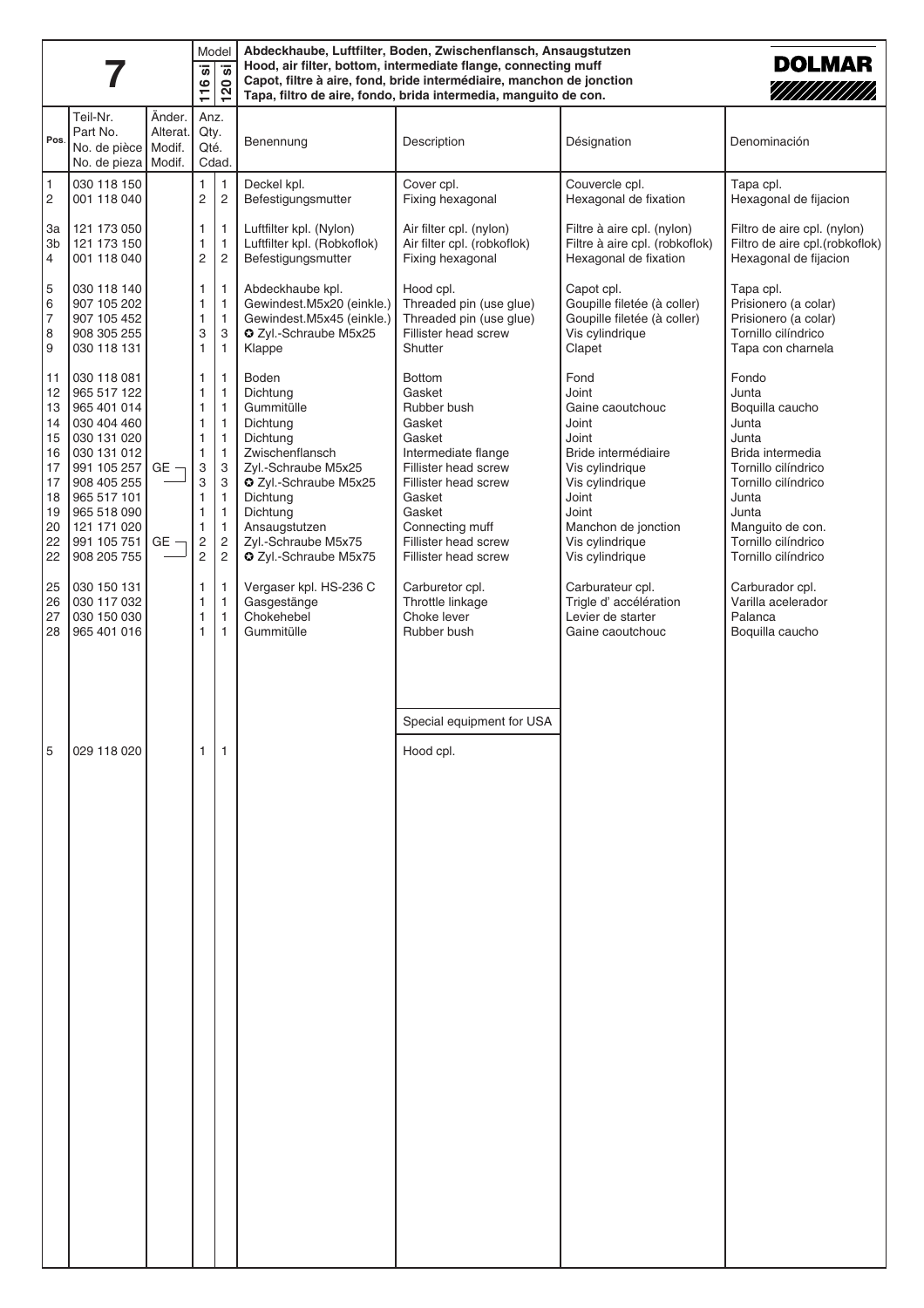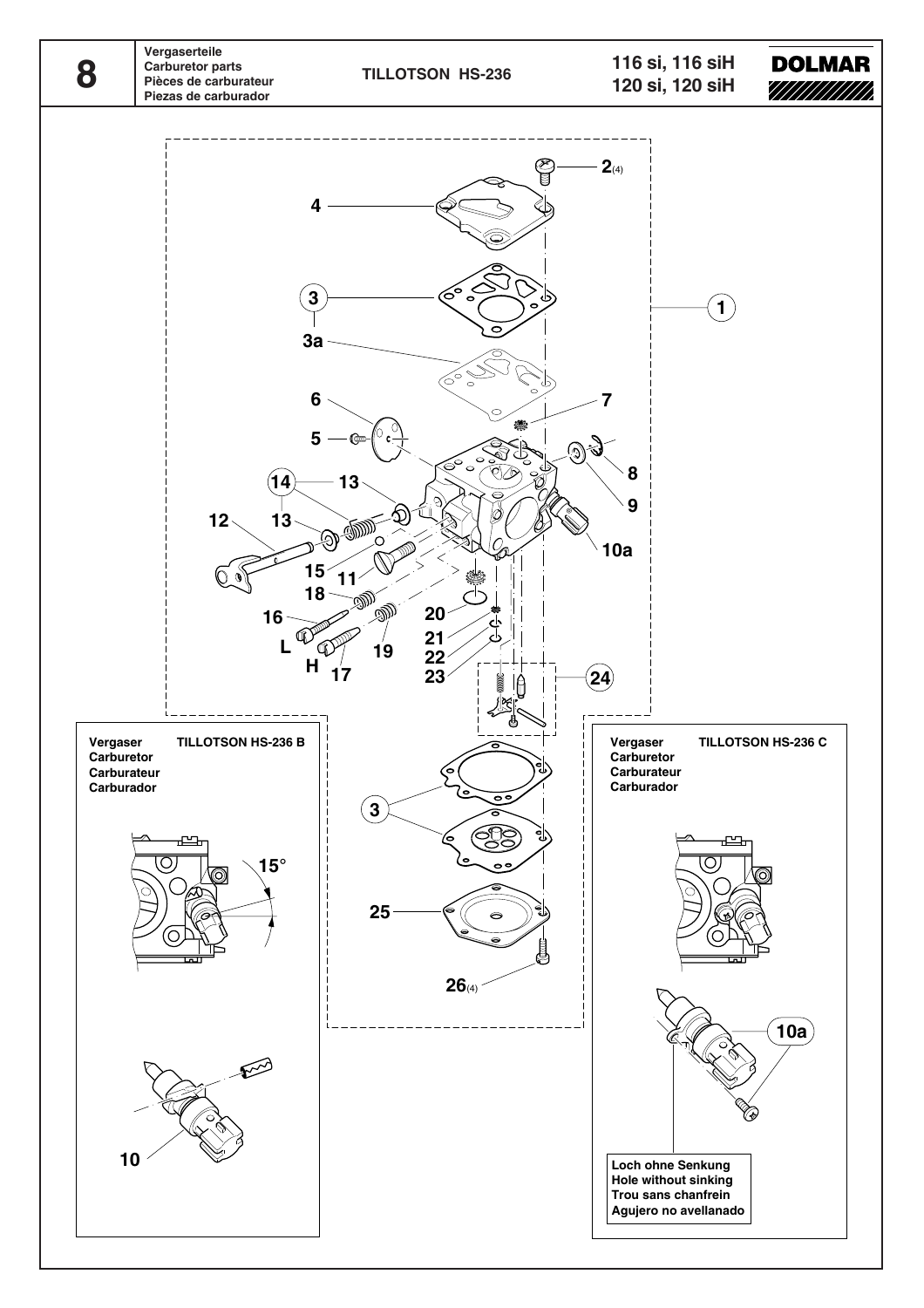|             |                                                                                                                                                                                                                                                                                  | Model                                                                 |                                                                                      |                                                                                                                                                                                                                                                                     |                                                                                                                                                                                                                                                                                                                                                                                                                                                                      |                                                                                                                                                                                                                                                                                                                                                                                                                                        |                                                                                                                                                                                                                                                                                                                                                                                                                                                                             |  |
|-------------|----------------------------------------------------------------------------------------------------------------------------------------------------------------------------------------------------------------------------------------------------------------------------------|-----------------------------------------------------------------------|--------------------------------------------------------------------------------------|---------------------------------------------------------------------------------------------------------------------------------------------------------------------------------------------------------------------------------------------------------------------|----------------------------------------------------------------------------------------------------------------------------------------------------------------------------------------------------------------------------------------------------------------------------------------------------------------------------------------------------------------------------------------------------------------------------------------------------------------------|----------------------------------------------------------------------------------------------------------------------------------------------------------------------------------------------------------------------------------------------------------------------------------------------------------------------------------------------------------------------------------------------------------------------------------------|-----------------------------------------------------------------------------------------------------------------------------------------------------------------------------------------------------------------------------------------------------------------------------------------------------------------------------------------------------------------------------------------------------------------------------------------------------------------------------|--|
| 8           |                                                                                                                                                                                                                                                                                  |                                                                       | <u>'ග</u>                                                                            | Vergaserteile<br><b>Carburetor parts</b>                                                                                                                                                                                                                            |                                                                                                                                                                                                                                                                                                                                                                                                                                                                      |                                                                                                                                                                                                                                                                                                                                                                                                                                        | <b>DOLMAR</b>                                                                                                                                                                                                                                                                                                                                                                                                                                                               |  |
|             |                                                                                                                                                                                                                                                                                  | <b>.</b>                                                              |                                                                                      | Pièces de carburateur                                                                                                                                                                                                                                               |                                                                                                                                                                                                                                                                                                                                                                                                                                                                      | TILLOTSON HS-236 (Injection)<br>////////////                                                                                                                                                                                                                                                                                                                                                                                           |                                                                                                                                                                                                                                                                                                                                                                                                                                                                             |  |
|             |                                                                                                                                                                                                                                                                                  |                                                                       | $\div$                                                                               |                                                                                                                                                                                                                                                                     |                                                                                                                                                                                                                                                                                                                                                                                                                                                                      |                                                                                                                                                                                                                                                                                                                                                                                                                                        |                                                                                                                                                                                                                                                                                                                                                                                                                                                                             |  |
|             |                                                                                                                                                                                                                                                                                  |                                                                       |                                                                                      |                                                                                                                                                                                                                                                                     |                                                                                                                                                                                                                                                                                                                                                                                                                                                                      |                                                                                                                                                                                                                                                                                                                                                                                                                                        |                                                                                                                                                                                                                                                                                                                                                                                                                                                                             |  |
|             |                                                                                                                                                                                                                                                                                  |                                                                       |                                                                                      |                                                                                                                                                                                                                                                                     | Description                                                                                                                                                                                                                                                                                                                                                                                                                                                          |                                                                                                                                                                                                                                                                                                                                                                                                                                        | Denominación                                                                                                                                                                                                                                                                                                                                                                                                                                                                |  |
|             |                                                                                                                                                                                                                                                                                  |                                                                       |                                                                                      |                                                                                                                                                                                                                                                                     |                                                                                                                                                                                                                                                                                                                                                                                                                                                                      |                                                                                                                                                                                                                                                                                                                                                                                                                                        |                                                                                                                                                                                                                                                                                                                                                                                                                                                                             |  |
|             |                                                                                                                                                                                                                                                                                  |                                                                       |                                                                                      |                                                                                                                                                                                                                                                                     |                                                                                                                                                                                                                                                                                                                                                                                                                                                                      |                                                                                                                                                                                                                                                                                                                                                                                                                                        |                                                                                                                                                                                                                                                                                                                                                                                                                                                                             |  |
|             |                                                                                                                                                                                                                                                                                  |                                                                       |                                                                                      |                                                                                                                                                                                                                                                                     |                                                                                                                                                                                                                                                                                                                                                                                                                                                                      |                                                                                                                                                                                                                                                                                                                                                                                                                                        | Carburador cpl.                                                                                                                                                                                                                                                                                                                                                                                                                                                             |  |
| 113 150 170 |                                                                                                                                                                                                                                                                                  | $\overline{4}$                                                        | $\overline{4}$                                                                       |                                                                                                                                                                                                                                                                     | Fillister head screw                                                                                                                                                                                                                                                                                                                                                                                                                                                 |                                                                                                                                                                                                                                                                                                                                                                                                                                        | Tornillo cilíndrico                                                                                                                                                                                                                                                                                                                                                                                                                                                         |  |
| 957 150 100 |                                                                                                                                                                                                                                                                                  | 1                                                                     | $\mathbf{1}$                                                                         | Membransatz                                                                                                                                                                                                                                                         | Set of diaphr. / gaskets                                                                                                                                                                                                                                                                                                                                                                                                                                             | Jeu de membr. / joints                                                                                                                                                                                                                                                                                                                                                                                                                 | Juego membr. / juntas                                                                                                                                                                                                                                                                                                                                                                                                                                                       |  |
| 113 150 150 |                                                                                                                                                                                                                                                                                  | 1                                                                     | $\mathbf{1}$                                                                         |                                                                                                                                                                                                                                                                     |                                                                                                                                                                                                                                                                                                                                                                                                                                                                      |                                                                                                                                                                                                                                                                                                                                                                                                                                        | Membr. d. la bomba, caucho                                                                                                                                                                                                                                                                                                                                                                                                                                                  |  |
|             |                                                                                                                                                                                                                                                                                  |                                                                       |                                                                                      |                                                                                                                                                                                                                                                                     |                                                                                                                                                                                                                                                                                                                                                                                                                                                                      |                                                                                                                                                                                                                                                                                                                                                                                                                                        | Tapa de bomba                                                                                                                                                                                                                                                                                                                                                                                                                                                               |  |
|             |                                                                                                                                                                                                                                                                                  |                                                                       |                                                                                      |                                                                                                                                                                                                                                                                     |                                                                                                                                                                                                                                                                                                                                                                                                                                                                      |                                                                                                                                                                                                                                                                                                                                                                                                                                        | Tornillo<br>Válvula reguladora                                                                                                                                                                                                                                                                                                                                                                                                                                              |  |
|             |                                                                                                                                                                                                                                                                                  |                                                                       |                                                                                      |                                                                                                                                                                                                                                                                     |                                                                                                                                                                                                                                                                                                                                                                                                                                                                      | Tamis                                                                                                                                                                                                                                                                                                                                                                                                                                  | Tamiz                                                                                                                                                                                                                                                                                                                                                                                                                                                                       |  |
| 100 150 350 |                                                                                                                                                                                                                                                                                  | 1                                                                     | $\mathbf{1}$                                                                         | Sicherungsscheibe                                                                                                                                                                                                                                                   | Safety washer                                                                                                                                                                                                                                                                                                                                                                                                                                                        | Rondelle sécurité                                                                                                                                                                                                                                                                                                                                                                                                                      | Arandela seguridad                                                                                                                                                                                                                                                                                                                                                                                                                                                          |  |
| 122 151 400 |                                                                                                                                                                                                                                                                                  | 1                                                                     | $\mathbf{1}$                                                                         | Scheibe                                                                                                                                                                                                                                                             | <b>Disc</b>                                                                                                                                                                                                                                                                                                                                                                                                                                                          | <b>Disque</b>                                                                                                                                                                                                                                                                                                                                                                                                                          | <b>Disco</b>                                                                                                                                                                                                                                                                                                                                                                                                                                                                |  |
|             |                                                                                                                                                                                                                                                                                  | 1                                                                     | $\mathbf{1}$                                                                         |                                                                                                                                                                                                                                                                     |                                                                                                                                                                                                                                                                                                                                                                                                                                                                      |                                                                                                                                                                                                                                                                                                                                                                                                                                        | Válvula para inyecciones                                                                                                                                                                                                                                                                                                                                                                                                                                                    |  |
|             |                                                                                                                                                                                                                                                                                  |                                                                       |                                                                                      |                                                                                                                                                                                                                                                                     |                                                                                                                                                                                                                                                                                                                                                                                                                                                                      |                                                                                                                                                                                                                                                                                                                                                                                                                                        | (p. carburador HS-236 B)                                                                                                                                                                                                                                                                                                                                                                                                                                                    |  |
|             |                                                                                                                                                                                                                                                                                  |                                                                       |                                                                                      |                                                                                                                                                                                                                                                                     |                                                                                                                                                                                                                                                                                                                                                                                                                                                                      |                                                                                                                                                                                                                                                                                                                                                                                                                                        | Válvula para inyecciones<br>(p. carburador HS-236 C)                                                                                                                                                                                                                                                                                                                                                                                                                        |  |
| 001 150 570 |                                                                                                                                                                                                                                                                                  | 1                                                                     | $\mathbf{1}$                                                                         |                                                                                                                                                                                                                                                                     |                                                                                                                                                                                                                                                                                                                                                                                                                                                                      |                                                                                                                                                                                                                                                                                                                                                                                                                                        | Tornillo de tope (S)                                                                                                                                                                                                                                                                                                                                                                                                                                                        |  |
| 133 150 300 |                                                                                                                                                                                                                                                                                  | 1                                                                     | $\mathbf{1}$                                                                         | Drosselklappenwelle                                                                                                                                                                                                                                                 | Throttle shaft                                                                                                                                                                                                                                                                                                                                                                                                                                                       | Axe clapet d'étranglem.                                                                                                                                                                                                                                                                                                                                                                                                                | Eje válvula regulador                                                                                                                                                                                                                                                                                                                                                                                                                                                       |  |
| 144 151 315 |                                                                                                                                                                                                                                                                                  | 2                                                                     | $\overline{c}$                                                                       | <b>Buchse</b>                                                                                                                                                                                                                                                       | <b>Bushing</b>                                                                                                                                                                                                                                                                                                                                                                                                                                                       | Douille                                                                                                                                                                                                                                                                                                                                                                                                                                | Casquillo                                                                                                                                                                                                                                                                                                                                                                                                                                                                   |  |
|             |                                                                                                                                                                                                                                                                                  |                                                                       |                                                                                      |                                                                                                                                                                                                                                                                     |                                                                                                                                                                                                                                                                                                                                                                                                                                                                      |                                                                                                                                                                                                                                                                                                                                                                                                                                        | Muelle cpl.                                                                                                                                                                                                                                                                                                                                                                                                                                                                 |  |
|             |                                                                                                                                                                                                                                                                                  |                                                                       |                                                                                      |                                                                                                                                                                                                                                                                     |                                                                                                                                                                                                                                                                                                                                                                                                                                                                      |                                                                                                                                                                                                                                                                                                                                                                                                                                        | <b>Bola</b><br>Tornillo regulador (L)                                                                                                                                                                                                                                                                                                                                                                                                                                       |  |
|             |                                                                                                                                                                                                                                                                                  |                                                                       |                                                                                      |                                                                                                                                                                                                                                                                     |                                                                                                                                                                                                                                                                                                                                                                                                                                                                      |                                                                                                                                                                                                                                                                                                                                                                                                                                        | Tornillo regulador (H)                                                                                                                                                                                                                                                                                                                                                                                                                                                      |  |
|             |                                                                                                                                                                                                                                                                                  | 1                                                                     | $\mathbf{1}$                                                                         |                                                                                                                                                                                                                                                                     |                                                                                                                                                                                                                                                                                                                                                                                                                                                                      |                                                                                                                                                                                                                                                                                                                                                                                                                                        | Muelle (L)                                                                                                                                                                                                                                                                                                                                                                                                                                                                  |  |
| 101 150 480 |                                                                                                                                                                                                                                                                                  | 1                                                                     | $\mathbf{1}$                                                                         | Feder (H)                                                                                                                                                                                                                                                           | Spring (H)                                                                                                                                                                                                                                                                                                                                                                                                                                                           | Ressort (H)                                                                                                                                                                                                                                                                                                                                                                                                                            | Muelle (H)                                                                                                                                                                                                                                                                                                                                                                                                                                                                  |  |
| 113 150 040 |                                                                                                                                                                                                                                                                                  | 1                                                                     | $\mathbf{1}$                                                                         | Verschlußscheibe ø 9 mm                                                                                                                                                                                                                                             | Cover disc                                                                                                                                                                                                                                                                                                                                                                                                                                                           | Disque de fermeture                                                                                                                                                                                                                                                                                                                                                                                                                    | Disco de sierre                                                                                                                                                                                                                                                                                                                                                                                                                                                             |  |
|             |                                                                                                                                                                                                                                                                                  |                                                                       |                                                                                      |                                                                                                                                                                                                                                                                     |                                                                                                                                                                                                                                                                                                                                                                                                                                                                      |                                                                                                                                                                                                                                                                                                                                                                                                                                        | Tamiz                                                                                                                                                                                                                                                                                                                                                                                                                                                                       |  |
|             |                                                                                                                                                                                                                                                                                  |                                                                       |                                                                                      |                                                                                                                                                                                                                                                                     |                                                                                                                                                                                                                                                                                                                                                                                                                                                                      |                                                                                                                                                                                                                                                                                                                                                                                                                                        | Anillo elást.<br>Disco de sierre                                                                                                                                                                                                                                                                                                                                                                                                                                            |  |
|             |                                                                                                                                                                                                                                                                                  |                                                                       |                                                                                      |                                                                                                                                                                                                                                                                     |                                                                                                                                                                                                                                                                                                                                                                                                                                                                      |                                                                                                                                                                                                                                                                                                                                                                                                                                        | Juego piezas de mando                                                                                                                                                                                                                                                                                                                                                                                                                                                       |  |
| 113 150 120 |                                                                                                                                                                                                                                                                                  | 1                                                                     | $\mathbf{1}$                                                                         | Membrandeckel                                                                                                                                                                                                                                                       |                                                                                                                                                                                                                                                                                                                                                                                                                                                                      | Couvercle de membrane                                                                                                                                                                                                                                                                                                                                                                                                                  | Tapa de membrana                                                                                                                                                                                                                                                                                                                                                                                                                                                            |  |
| 001 150 520 |                                                                                                                                                                                                                                                                                  | $\overline{4}$                                                        | $\overline{4}$                                                                       | Schraube                                                                                                                                                                                                                                                            | <b>Screw</b>                                                                                                                                                                                                                                                                                                                                                                                                                                                         | Vis                                                                                                                                                                                                                                                                                                                                                                                                                                    | Tornillo                                                                                                                                                                                                                                                                                                                                                                                                                                                                    |  |
|             |                                                                                                                                                                                                                                                                                  |                                                                       |                                                                                      |                                                                                                                                                                                                                                                                     |                                                                                                                                                                                                                                                                                                                                                                                                                                                                      |                                                                                                                                                                                                                                                                                                                                                                                                                                        |                                                                                                                                                                                                                                                                                                                                                                                                                                                                             |  |
|             | Teil-Nr.<br>Part No.<br>Pos.<br>030 150 131<br>113 150 160<br>001 150 370<br>001 150 320<br>020 150 180<br>030 150 140<br>10a 030 150 141<br>957 150 110<br>001 150 510<br>122 151 470<br>122 151 510<br>144 151 480<br>107 150 230<br>107 150 240<br>113 150 030<br>957 150 070 | Änder.<br>Alterat.<br>No. de pièce<br>Modif.<br>No. de pieza   Modif. | 116<br>$\mathbf{1}$<br>1<br>1<br>1<br>1<br>1<br>1<br>1<br>1<br>1<br>1<br>1<br>1<br>1 | 20<br>Anz.<br>Qty.<br>Qté.<br>Cdad.<br>$\mathbf{1}$<br>$\mathbf{1}$<br>$\mathbf{1}$<br>$\mathbf{1}$<br>$\mathbf{1}$<br>$\mathbf{1}$<br>$\mathbf{1}$<br>$\mathbf{1}$<br>$\mathbf{1}$<br>$\mathbf{1}$<br>$\mathbf{1}$<br>$\mathbf{1}$<br>$\mathbf{1}$<br>$\mathbf{1}$ | Piezas de carburador<br>Benennung<br>Vergaser kpl. HS-236 C<br>Zyl.-Schraube<br>Pumpenmembr., Gummi<br>Pumpendeckel<br>Schraube<br>Drosselklappe<br>Sieb<br>Injectionsventil kpl.<br>(für Vergaser HS-236 B)<br>Injectionsventil kpl.<br>(für Vergaser HS-236 C)<br>Leerlauf-Anschlagschr.(S)<br>Drehfeder kpl.<br>Arretierkugel<br>Leerlauf-Stellschraube (L)<br>Vollgas-Stellschraube (H)<br>Feder (L)<br>Sieb<br>Federring<br>Verschlußscheibe<br>Steuersatz kpl. | Carburetor cpl.<br>Pump diaphragm, rubber<br>Pump cover<br><b>Screw</b><br>Throttle shutter<br>Screen<br>Injection valve cpl.<br>(for carburetor HS-236 B)<br>Injection valve cpl.<br>(for carburetor HS-236 C)<br>Idle stop screw (S)<br>Spring cpl.<br>Friction ball<br>Idle adjustment screw (L)<br>Main adjustment screw (H)<br>Spring (L)<br>Screen<br>Spring ring<br>Cover disc<br>Set of control pieces cpl.<br>Diaphragm cover | Désignation<br>Carburateur cpl.<br>Vis cylindrique<br>Membr. de pompe, caoutch.<br>Couvercle de pompe<br>Vis<br>Clapet d'étranglement<br>Soupape d'injection<br>(p. carburateur HS-236 B)<br>Soupape d'injection<br>(p. carburateur HS-236 C)<br>Vis de butée de ralenti (S)<br>Ressort cpl.<br>Bille de arrêt<br>Vis de régl. de ralenti (L)<br>Vis de régl. plein gaz (H)<br>Ressort (L)<br>Tamis<br>Bague à ressort<br>Disque de fermeture<br>Jeu de pièces de comm.cpl. |  |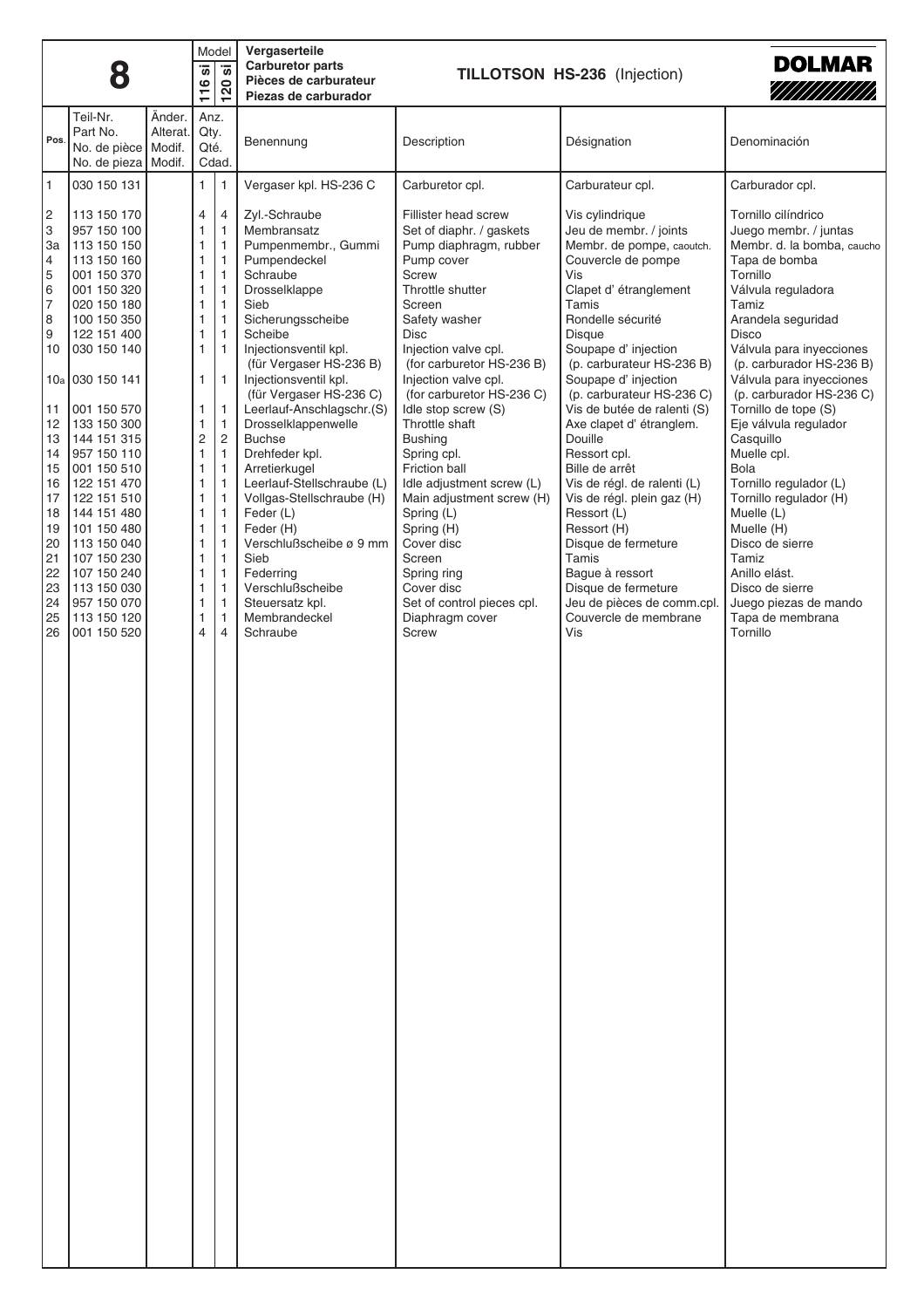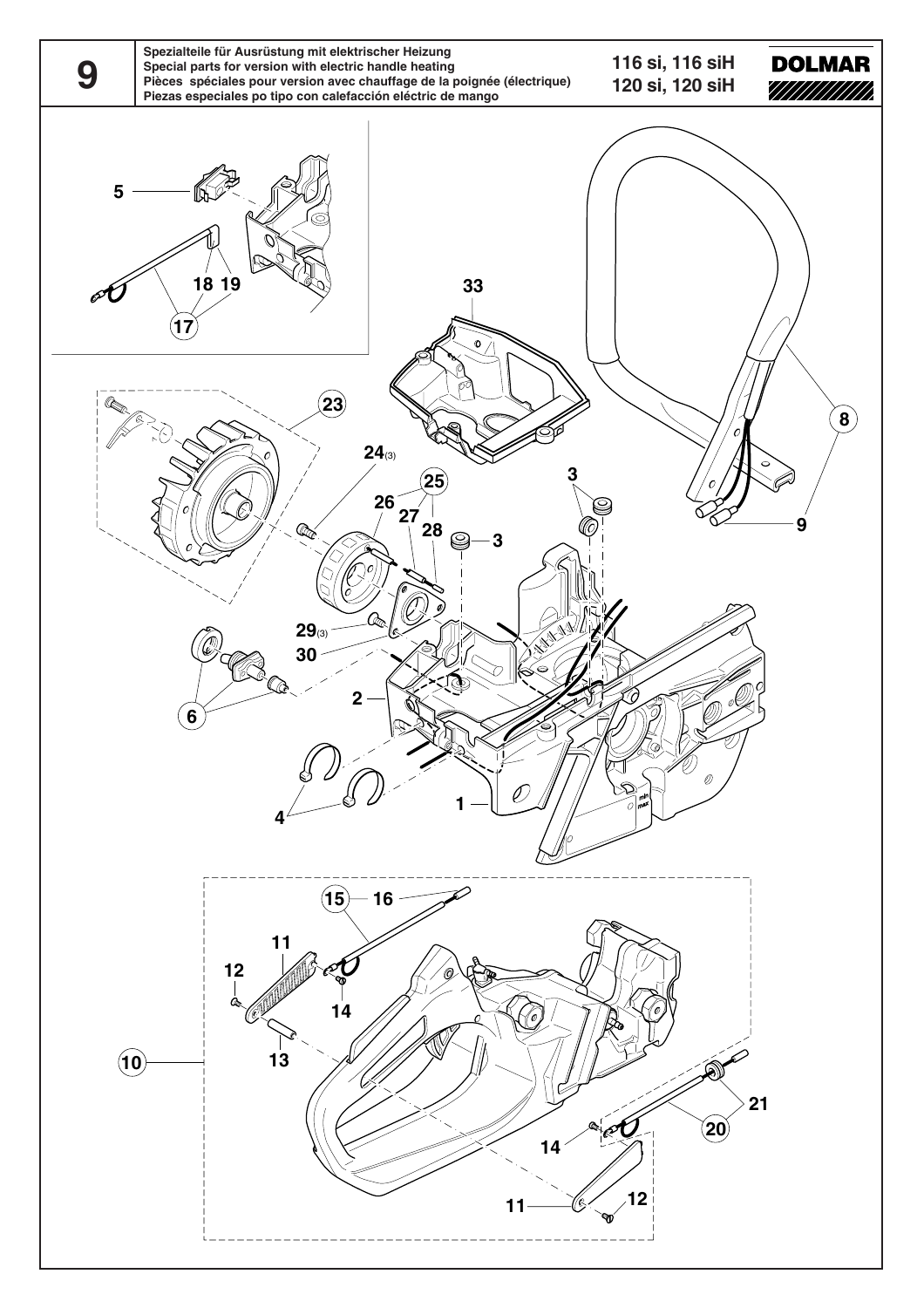|                                                                                                                                                                                                                                                                                                                                                                                                                                                              | Model<br><b>.</b><br><u>'ග</u><br>$\bullet$<br>20<br>$\tilde{z}$<br>$\blacksquare$                                                                                                                                                                                                                                                                                                                                                                                                                      | Spezialteile für Ausrüstung mit elektrischer Heizung<br><b>DOLMAR</b><br>Special parts for version with electric handle heating<br>Pièces spéciales pour version avec chauffage de la poignée (électrique)<br>////////////<br>Piezas especiales po tipo con calefacción eléctric de mango                                                                                                                                                                                                |                                                                                                                                                                                                                                                                                                                                                                                                                                                                                          |                                                                                                                                                                                                                                                                                                                                                                                                                                                                                                    |                                                                                                                                                                                                                                                                                                                                                                                                                                                                                        |
|--------------------------------------------------------------------------------------------------------------------------------------------------------------------------------------------------------------------------------------------------------------------------------------------------------------------------------------------------------------------------------------------------------------------------------------------------------------|---------------------------------------------------------------------------------------------------------------------------------------------------------------------------------------------------------------------------------------------------------------------------------------------------------------------------------------------------------------------------------------------------------------------------------------------------------------------------------------------------------|------------------------------------------------------------------------------------------------------------------------------------------------------------------------------------------------------------------------------------------------------------------------------------------------------------------------------------------------------------------------------------------------------------------------------------------------------------------------------------------|------------------------------------------------------------------------------------------------------------------------------------------------------------------------------------------------------------------------------------------------------------------------------------------------------------------------------------------------------------------------------------------------------------------------------------------------------------------------------------------|----------------------------------------------------------------------------------------------------------------------------------------------------------------------------------------------------------------------------------------------------------------------------------------------------------------------------------------------------------------------------------------------------------------------------------------------------------------------------------------------------|----------------------------------------------------------------------------------------------------------------------------------------------------------------------------------------------------------------------------------------------------------------------------------------------------------------------------------------------------------------------------------------------------------------------------------------------------------------------------------------|
| Änder.<br>Teil-Nr.<br>Part No.<br>Alterat.<br>Pos.<br>Modif.<br>No. de pièce<br>No. de pieza   Modif.                                                                                                                                                                                                                                                                                                                                                        | Anz.<br>Qty.<br>Qté.<br>Cdad.                                                                                                                                                                                                                                                                                                                                                                                                                                                                           | Benennung                                                                                                                                                                                                                                                                                                                                                                                                                                                                                | Description                                                                                                                                                                                                                                                                                                                                                                                                                                                                              | Désignation                                                                                                                                                                                                                                                                                                                                                                                                                                                                                        | Denominación                                                                                                                                                                                                                                                                                                                                                                                                                                                                           |
| $\mathbf{1}$<br>030 111 570<br>$\frac{2}{3}$<br>030 111 581<br>965 401 011<br>$\overline{4}$<br>980 600 100<br>5<br>965 605 360<br>6<br>957 605 112                                                                                                                                                                                                                                                                                                          | $\overline{1}$<br>1<br>$\mathbf{1}$<br>1<br>$\mathbf{3}$<br>3<br>$\overline{c}$<br>$\overline{\mathbf{c}}$<br>$\mathbf{1}$<br>$\mathbf{1}$<br>$\mathbf{1}$<br>1                                                                                                                                                                                                                                                                                                                                         | Kurbelgehäuse KS<br>Kurbelgehäuse MS<br>Gummitülle<br>Flachbinder<br>Schiebeschalter<br>(für 030 111 580)<br>Schalter kpl.<br>(für 030 111 581)                                                                                                                                                                                                                                                                                                                                          | Crankcase cl.side<br>Crankcase mag. side<br>Rubber bush<br>Cable straps<br>Slide switch<br>(for 030 111 580)<br>Switch cpl.<br>(for 030 111 581)                                                                                                                                                                                                                                                                                                                                         | Carter-coté embr.<br>Carter-coté magn.<br>Passe-fil<br>Attache câble<br>Interrupteur à coulisse<br>(pour 030 111 580)<br>Interrupteur cpl.<br>(pour 030 111 581)                                                                                                                                                                                                                                                                                                                                   | Cárter cig., lado embr.<br>Cárter cig,. lado magn.<br>Boquilla de caucho<br>Fijador de cable<br>Interruptor<br>(por 030 111 580)<br>Interruptor<br>(por 030 111 581)                                                                                                                                                                                                                                                                                                                   |
| 8<br>030 310 141<br>9<br>965 605 250                                                                                                                                                                                                                                                                                                                                                                                                                         | 1<br>$\mathbf{1}$<br>2<br>$\overline{2}$                                                                                                                                                                                                                                                                                                                                                                                                                                                                | Bügelgriff kpl.<br>Rundsteckhülse ø4                                                                                                                                                                                                                                                                                                                                                                                                                                                     | Tubular handle cpl.<br>Circular socket                                                                                                                                                                                                                                                                                                                                                                                                                                                   | Poignée tubulaire cpl.<br>Connecteur rond femelle                                                                                                                                                                                                                                                                                                                                                                                                                                                  | Mango tubular cpl.<br>Enchufe                                                                                                                                                                                                                                                                                                                                                                                                                                                          |
| 030 114 571<br>10<br>11<br>112 114 060<br>12<br>901 203 062<br>13<br>114 117 100<br>915 129 040<br>14<br>15<br>970 311 131<br>16<br>965 605 240<br>17<br>970 311 141<br>965 605 270   NL<br>18<br>19<br>965 605 260<br>20<br>970 311 160<br>21<br>965 401 014<br>030 148 590<br>23<br>24<br>901 504 122<br>25<br>030 148 571<br>26<br>114 148 160<br>27<br>970 502 050<br>28<br>965 605 240<br>29<br>901 204 082<br>30<br>114 148 180<br>33<br>  030 118 170 | 1<br>$\mathbf{1}$<br>$\overline{\mathbf{c}}$<br>$\overline{c}$<br>$\overline{c}$<br>$\overline{c}$<br>$\mathbf{1}$<br>$\mathbf{1}$<br>2<br>$\overline{c}$<br>$\mathbf{1}$<br>$\mathbf{1}$<br>1<br>$\mathbf{1}$<br>$\mathbf{1}$<br>$\mathbf{1}$<br>$\mathbf{1}$<br>$\mathbf{1}$<br>$\mathbf{1}$<br>$\mathbf{1}$<br>1<br>1<br>1<br>$\mathbf{1}$<br>$\mathbf{1}$<br>$\overline{1}$<br>3<br>3<br>$\mathbf{1}$<br>$\mathbf{1}$<br>$\overline{1}$<br>1<br>517<br>$\overline{1}$<br>1<br>3<br>3<br>1<br>1<br>1 | Tank kpl.<br>Griffschale kpl.<br>Senkschraube M3x6<br>Gewindebuchse M3<br>Zyl.-Schraube 2,9x4,5<br>Verbindungskabel kpl.<br>Rundstecker ø4<br>$(iiir$ Pos. $6)$<br>Verbindungskabel kpl.<br>Schutztülle<br>Flachsteckhülse 6,3<br>$(iiir$ Pos. 5)<br>Verbindungskabel kpl.<br>Gummitülle<br>Polrad kpl.<br>Zyl.-Schraube M4x12<br>Generatoranker kpl.<br>Generatoranker<br>Isolierschlauch (m*)<br>Rundstecker ø4<br>Senkschraube M4x8<br>(einkleben)<br>Generatorträger<br><b>Boden</b> | Tank assy.<br>Grip cover assy.<br>Countersunk screw<br>Threaded bush<br>Thread forming screw<br>Connecting cable, cpl.<br>Circular connector<br>$($ for pos. $6)$<br>Connecting cable, cpl.<br>Insulating<br>Flat socket<br>$($ for pos. $5)$<br>Connecting cable, cpl.<br>Rubber bush<br>Flywheel cpl.<br>Fillister screw<br>Generator coil cpl.<br>Generator coil<br>Insulating hose (m*)<br>Circular connector<br>Countersunk screw<br>(use glue)<br>Intermed. plate<br><b>Bottom</b> | Réservoir cpl.<br>Capot poignée cpl.<br>Vis fraisée<br>Douille filetée<br>Vis taraudeuse<br>Câble de raccordem, cpl.<br>Connecteur rond, mâle<br>(pour pos. 6)<br>Câble de raccordem., cpl.<br>Isolation<br>Prise plate femelle<br>$($ pour pos. $5)$<br>Câble de raccordem., cpl.<br>Passe-fil<br>Roue polaire cpl.<br>Vis cylindrique<br>Bobine génératrice cpl.<br>Bobine génératrice<br>Gaine isolante (m*)<br>Connecteur rond, mâle<br>Vis fraisée<br>(à coller)<br>Plateau intermed.<br>Fond | Depósito cpl.<br>Chapa mango cpl.<br>Tornillo<br>Casquillo roscado<br>Tornillo cilindrico<br>Cable de conexion, cpl.<br>Conexion por enchufe<br>( por pos. 6 )<br>Cable de conexion, cpl.<br>Embocadura<br>Enchufe<br>( por pos. 5)<br>Cable de conexion, cpl.<br>Boquilla de caucho<br>Volante encend. cpl.<br>Tornillo cilindrico<br>Bobina gener. cpl.<br>Bobina gener.<br>Mango aislante (m*)<br>Conexion por enchufe<br>Tornillo plano<br>(a colar)<br>Plaque intermedia<br>Fondo |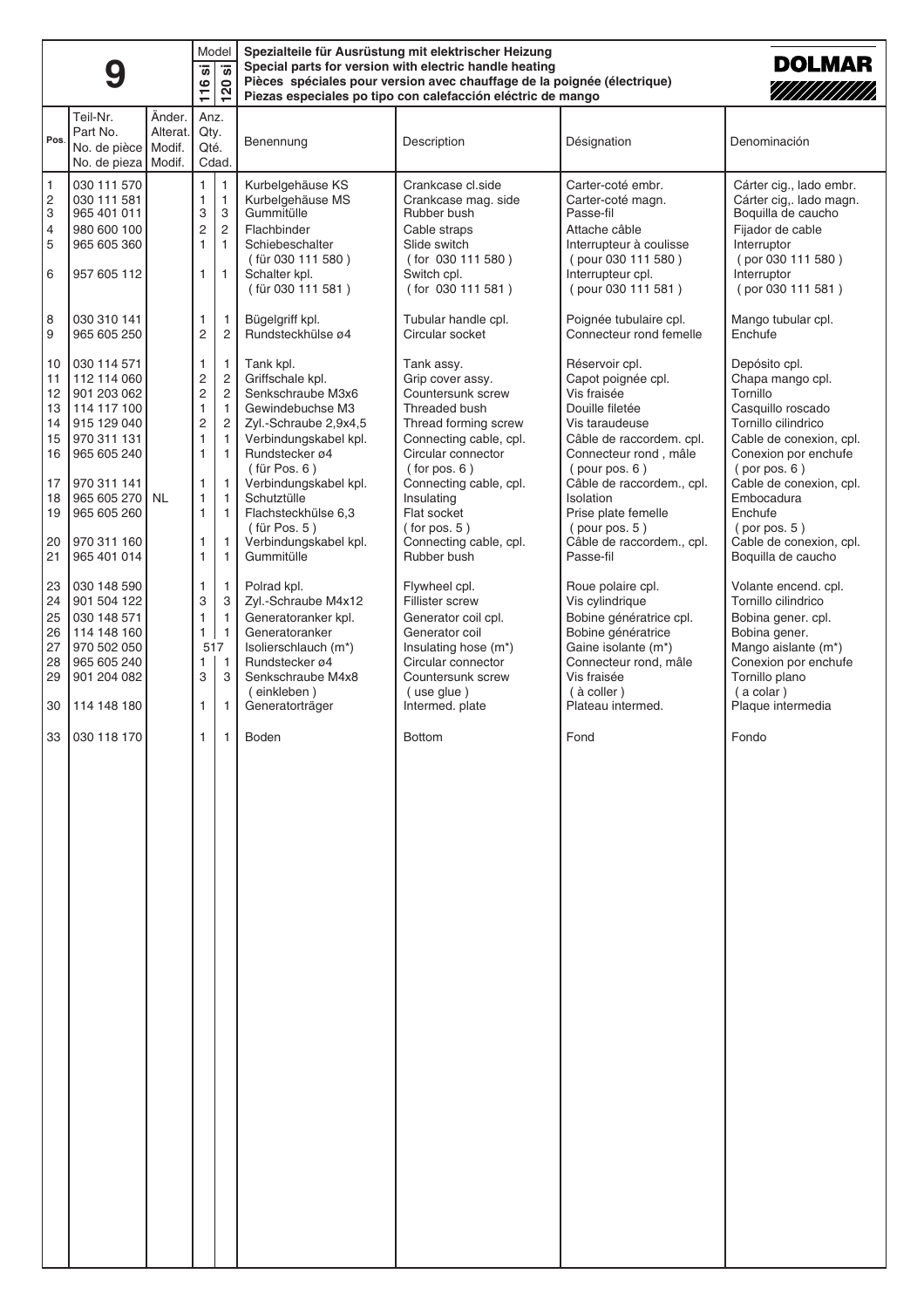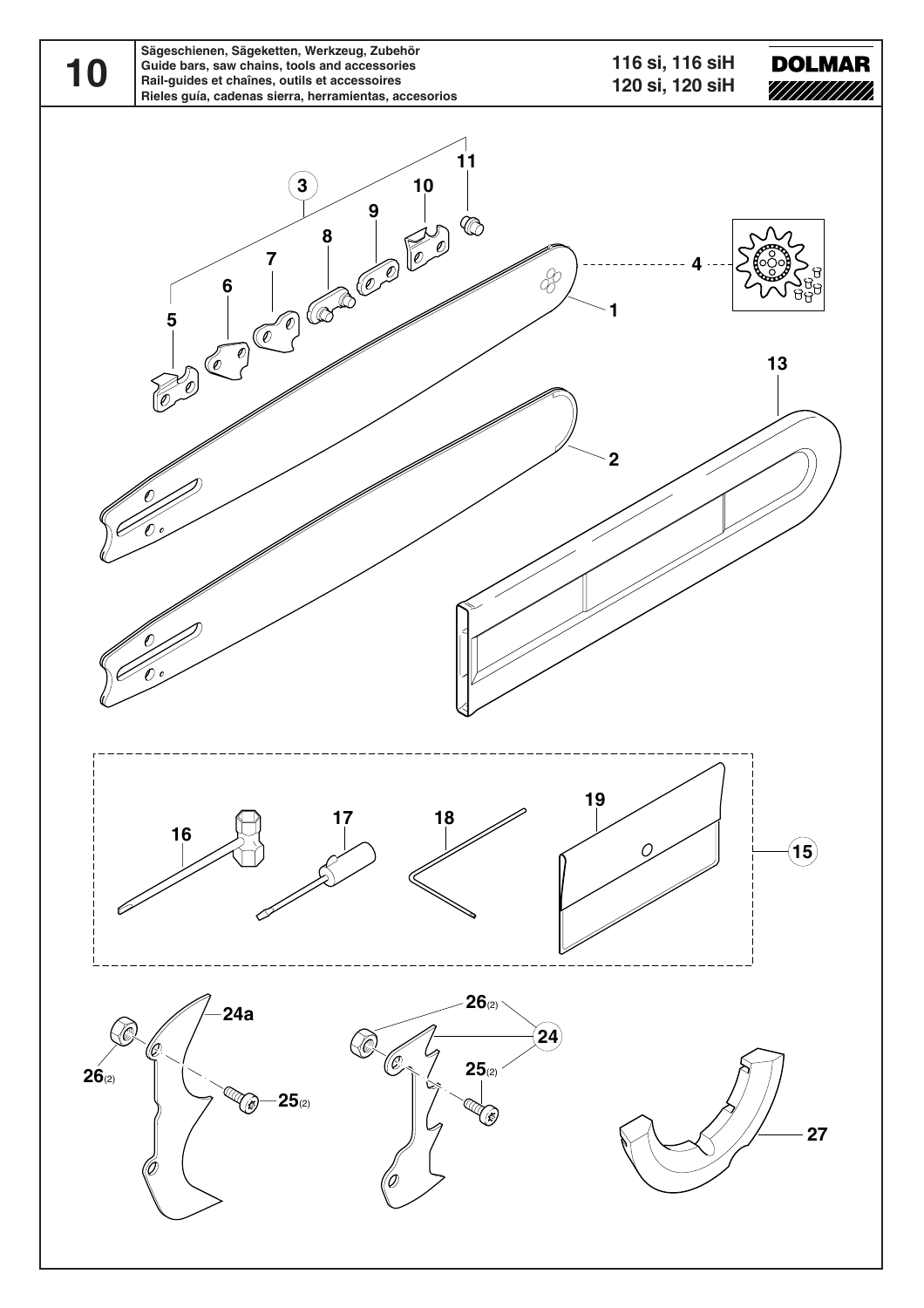|                                                | 10                                                                                                    |                              | <b>.</b><br>116                                   | Model<br><u>'ග</u><br>120                                                    | Sägeschienen, Sägeketten, Werkzeug, Zubehör<br><b>DOLMAR</b><br>Guide bars, saw chains, tools and accessories<br>Rail-guides et chaînes, outils et accessoires<br>////////////<br>Rieles guía, cadenas sierra, herramientas, accesorios |                                                                                                                                               |                                                                                                                                      |                                                                                                                                            |
|------------------------------------------------|-------------------------------------------------------------------------------------------------------|------------------------------|---------------------------------------------------|------------------------------------------------------------------------------|-----------------------------------------------------------------------------------------------------------------------------------------------------------------------------------------------------------------------------------------|-----------------------------------------------------------------------------------------------------------------------------------------------|--------------------------------------------------------------------------------------------------------------------------------------|--------------------------------------------------------------------------------------------------------------------------------------------|
| Pos.                                           | Teil-Nr.<br>Part No.<br>No. de pièce<br>No. de pieza   Modif.                                         | Änder.<br>Alterat.<br>Modif. | Anz.<br>Qty.<br>Qté.                              | Cdad.                                                                        | Benennung                                                                                                                                                                                                                               | Description                                                                                                                                   | Désignation                                                                                                                          | Denominación                                                                                                                               |
| $\mathbf{1}$<br>1<br>$\mathbf{1}$              | 411 907 650<br>411 909 650<br>411 910 650                                                             |                              | $\mathbf{1}$<br>1<br>1                            | $\mathbf{1}$<br>$\mathbf{1}$<br>$\mathbf{1}$                                 | Sternschiene 3/8", 38 cm<br>Sternschiene 3/8", 45 cm<br>Sternschiene 3/8", 53 cm                                                                                                                                                        | Sprocket nose bar 15"<br>Sprocket nose bar 18"<br>Sprocket nose bar 21"                                                                       | Guide à êtoile<br>Guide à êtoile<br>Guide à êtoile                                                                                   | Barra guía<br>Barra guía<br>Barra guía                                                                                                     |
| 2<br>$\overline{\mathbf{c}}$<br>$\overline{c}$ | 411 907 400<br>411 909 400<br>411 910 400                                                             |                              | $\mathbf{1}$<br>1<br>1                            | $\mathbf{1}$<br>$\mathbf{1}$<br>$\mathbf{1}$                                 | Panzerschiene 3/8",38 cm<br>Panzerschiene 3/8",45 cm<br>Panzerschiene 3/8",53 cm                                                                                                                                                        | Solid nose bar 15"<br>Solid nose bar 18"<br>Solid nose bar 21"                                                                                | Guide blindé<br>Guide blindé<br>Guide blindé                                                                                         | Guía blindada<br>Guía blindada<br>Guía blindada                                                                                            |
| 3<br>3<br>3                                    | 523 099 056<br>523 099 064<br>523 099 072                                                             |                              | 1<br>1<br>$\mathbf{1}$                            | $\mathbf{1}$<br>$\mathbf{1}$<br>$\mathbf{1}$                                 | Sägekette 3/8", 38 cm<br>Sägekette 3/8", 45 cm<br>Sägekette 3/8", 53 cm                                                                                                                                                                 | Saw chain 15"<br>Saw chain 18"<br>Saw chain 21"                                                                                               | Chaîne<br>Chaîne<br>Chaîne                                                                                                           | Cadena<br>Cadena<br>Cadena                                                                                                                 |
| $\overline{4}$                                 | 412 308 700                                                                                           |                              | $\mathbf{1}$                                      | $\mathbf{1}$                                                                 | Umlenkstern 3/8"                                                                                                                                                                                                                        | Sprocket nose                                                                                                                                 | Etoile                                                                                                                               | Estrella                                                                                                                                   |
| 5<br>6<br>7<br>8<br>9<br>10<br>11              | 566 099 100<br>559 093 010<br>559 093 000<br>558 093 010<br>558 093 000<br>566 099 200<br>591 093 028 | $GE -$                       |                                                   |                                                                              | Hobelzahn, rechts<br>Sicherheitslasche<br>Innenlasche<br>Außenlasche mit Niet<br>Außenlasche<br>Hobelzahn, links<br>Nietbolzen                                                                                                          | Cutter right-hand (full)<br>Safety drive link<br>Drive link<br>Tie strap with rivets<br>Tie strap<br>Cutter left-hand (full)<br><b>Rivets</b> | Gouge droite<br>Eclisse sécurité<br>Maillon entraîneur<br>Eclisse avec rivets<br>Eclisse exterieure<br>Gouge gauche<br><b>Rivets</b> | Diente cepillo der.<br>Eslabon seguridad<br>Tira interior<br>Tira ext. c. remaches<br>Eslabon exterior<br>Diente cepillo izqu.<br>Remaches |
| 13<br>13<br>13<br>13                           | 952 100 142<br>952 100 143<br>952 100 152<br>952 100 153                                              | $GE -$<br>$GE -$             | 1<br>$\mathbf{1}$<br>$\mathbf{1}$<br>$\mathbf{1}$ | $\mathbf{1}$<br>$\mathbf{1}$<br>$\mathbf{1}$<br>$\mathbf{1}$                 | Sägek.-Schutz 38-45 cm<br>Sägek.-Schutz 38-45 cm<br>Sägek.-Schutz 53 cm<br>Sägek.-Schutz 53 cm                                                                                                                                          | Chain protec. cover 15"-18"<br>Chain protec. cover 15"-18"<br>Chain protection cover 21"<br>Chain protection cover 21"                        | Enveloppe protectrice<br>Enveloppe protectrice<br>Enveloppe protectrice<br>Enveloppe protectrice                                     | Estuche protector<br>Estuche protector<br>Estuche protector<br>Estuche protector                                                           |
| 15<br>16<br>17<br>18<br>19                     | 957 004 002<br>941 719 131<br>944 340 001<br>940 827 000<br>950 004 001                               |                              | 1<br>1<br>1<br>1<br>1                             | $\mathbf{1}$<br>$\mathbf{1}$<br>$\mathbf{1}$<br>$\mathbf{1}$<br>$\mathbf{1}$ | Werkzeug kpl.<br>Kombischlüssel 19/13<br>Schraubendreher f. Verg.<br>O Winkelschaubendreher<br>Plastiktasche                                                                                                                            | Tool cpl.<br>Universal wrench<br>Screw driver f. carburetor<br>Angled screw driver<br>Plastic case                                            | Outils cpl.<br>Clé combineé<br>Tournevis p. carburateur<br>Clé angle<br>Trousse plastique                                            | Herramientas cpl.<br>Llave de bujía<br>Destornillador p.carburador<br>Llave angular<br>Bolsa plást.                                        |
| --                                             | 995 701 270                                                                                           |                              | $\mathbf{1}$                                      | $\mathbf{1}$                                                                 | Betriebsanweisung                                                                                                                                                                                                                       | <b>Instruction Manual</b>                                                                                                                     | Instructions d'emploi                                                                                                                | Instrucciones de manejo                                                                                                                    |
|                                                |                                                                                                       |                              |                                                   |                                                                              | Zubehör<br>Accessories<br>Accessoires<br>Accesorios                                                                                                                                                                                     | nicht im Lieferumfang)<br>not included in delivery)<br>non inclus dans la livraison)<br>no incluidos en entrega)                              |                                                                                                                                      |                                                                                                                                            |
| 24<br>25<br>26<br>27                           | 957 250 050<br>908 006 145<br>920 406 000<br>965 451 890                                              |                              | 1<br>2<br>$\overline{c}$<br>1                     | $\mathbf{1}$<br>$\overline{c}$<br>$\overline{2}$<br>$\mathbf{1}$             | Zackenleiste kpl. (außen)<br>O Zyl.-Schraube M6x14<br>6kt-Mutter M6<br>Einsatz f. Ventilatorgehäu.                                                                                                                                      | Spike bar assy. (outside)<br>Fillister head screw<br>Hexagonal nut<br>Insert for fan housing                                                  | Barre denteé (à l'exterieur)<br>Vis cylindrique<br>Ecrou hexagonal<br>Piece d' ins. p. ventilation                                   | Barra dentada cpl. (ext.)<br>Tornillo cilíndrico<br>Tuerca hexagonal<br>Pieza por la caja de vent.                                         |
|                                                |                                                                                                       |                              |                                                   |                                                                              |                                                                                                                                                                                                                                         | Special equipment for USA                                                                                                                     |                                                                                                                                      |                                                                                                                                            |
|                                                | 24a 030 250 030                                                                                       |                              | 1                                                 | 1                                                                            |                                                                                                                                                                                                                                         | Spike bar (outside)                                                                                                                           |                                                                                                                                      |                                                                                                                                            |
|                                                |                                                                                                       |                              |                                                   |                                                                              | Spezialwerkzeug<br>Special tool<br>Outillage spécial<br>Herramientas especiales                                                                                                                                                         |                                                                                                                                               |                                                                                                                                      |                                                                                                                                            |
|                                                | 995 708 150                                                                                           |                              |                                                   |                                                                              | Spezialwerkzeug-Katalog                                                                                                                                                                                                                 | Special tool catalogue                                                                                                                        | Catalogue d'outillage spéc.                                                                                                          | Catálogo de herram. espec.                                                                                                                 |